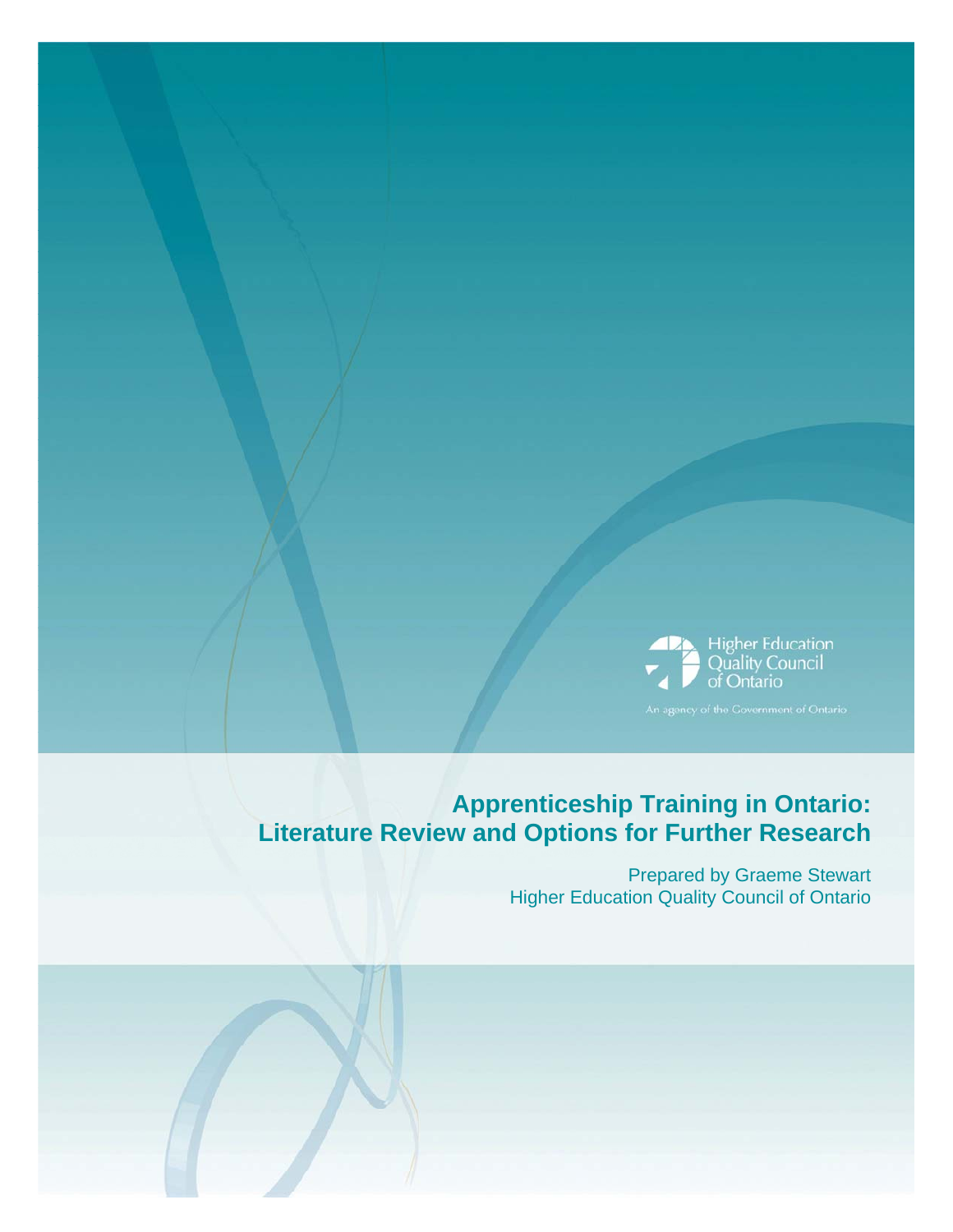# **Disclaimer:**

The opinions expressed in this research document are those of the authors and do not necessarily represent the views or official polices of the<br>Higher Education Quality Council of Ontario or other agencies or organizations<br>that may have provided support, financial or otherwise, for this project.

Stewart, G. (2009). *Apprenticeship Training in Ontario: Literature Review and Options for Further Research.* Toronto: Higher Education Quality Council of Ontario.

Published by:

# **The Higher Education Quality Council of Ontario**

1 Yonge Street, Suite 2402 Toronto, ON Canada M5E 1E5 Phone: (416) 212-3893 Fax: (416) 212-3899 Web: www.heqco.ca E-mail: info@heqco.ca

© Queens Printer for Ontario, 2009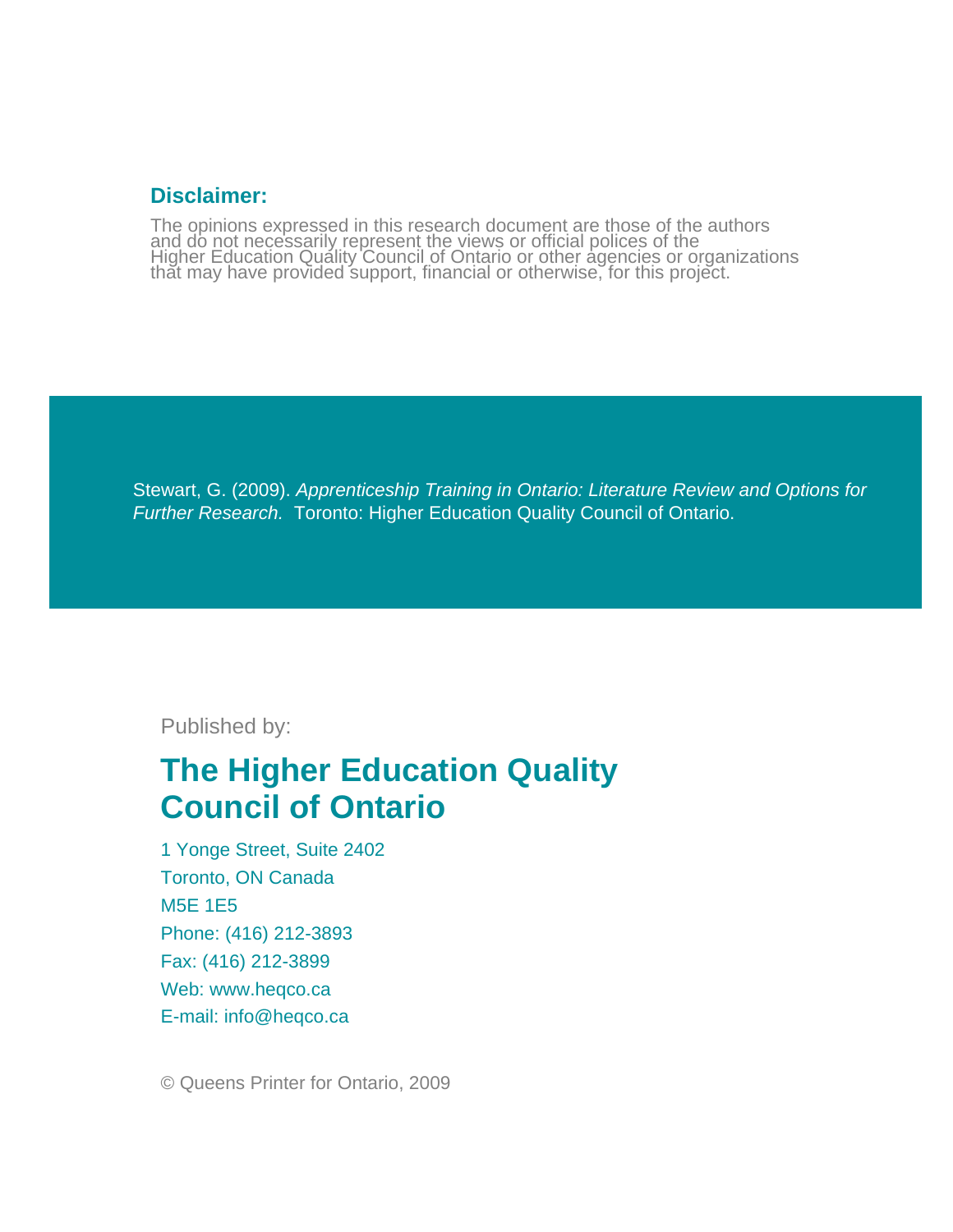# **Introduction**

 $\overline{a}$ 

At first glance, apprenticeship training appears to be a perfect educational solution for many Ontarian, providing a clear pathway into the labour market. Moreover, its heavy emphasis on on-the-job training makes it a potentially attractive option for individuals who are not inclined toward the classroom and lecture hall-based instruction of university and college.

Nevertheless, apprenticeship training remains a very small part of Ontario's postsecondary picture. Enrolment in apprentice programs stagnated in the 1990s relative to other forms of higher education (Sharp, 2003), and experienced an actual decline during the recession experienced in the first half of that decade (Skof, 2006). While the absolute number of registrations has once again begun to grow, completion rates have not recovered at the same rate (Skof, 2006).<sup>1</sup> More troubling, this same research indicates that nearly half of apprentices in Alberta, New Brunswick, and Ontario fail to complete their training programs at all (Morissette, 2008). This may indicate a serious retention problem within Canada's apprenticeship systems.

Research also shows apprenticeship is still largely the domain of older, male workers. The average age of apprentices was 29 in 2003, and despite a variety of programs designed to encourage women to pursue apprenticeship training, only 9.3 per cent of registrants are female (Skof, 2006; Sharpe & Gibson, 2005). Aboriginal individuals, individuals with disabilities, and immigrants are also underrepresented in Ontario's apprenticeship system (Canadian Apprenticeship Forum, 2004).

Ontario also appears to be lagging behind its Canadian peers in terms of the proportion of the population with an apprenticeship or trades certificate or diploma in the skilled trades. Only 8.8 per cent of Ontarians aged 25-64 indicate a skilled trades certification as their highest level of postsecondary achievement, as compared to a national average of 12.4 per cent. In Quebec, 18.1 per cent of

<sup>&</sup>lt;sup>1</sup> This may be a function of the time it takes to complete an apprenticeship program. Recent Statistics Canada research suggests more than half of apprentices take longer than the nominal length of their apprenticeship to complete their program. Of completers, 87 per cent finished their program within six years. In Ontario, nine per cent of apprentices are still enrolled in their programs 11 years after their initial enrolment. Thus, the stagnant completion rates relative to the increase in new registrations may be due to a lag generated by long completion times (Morissette, 2008). The results of increased apprentice registration in the late 1990s and early 2000s may only now be reflected in completion numbers.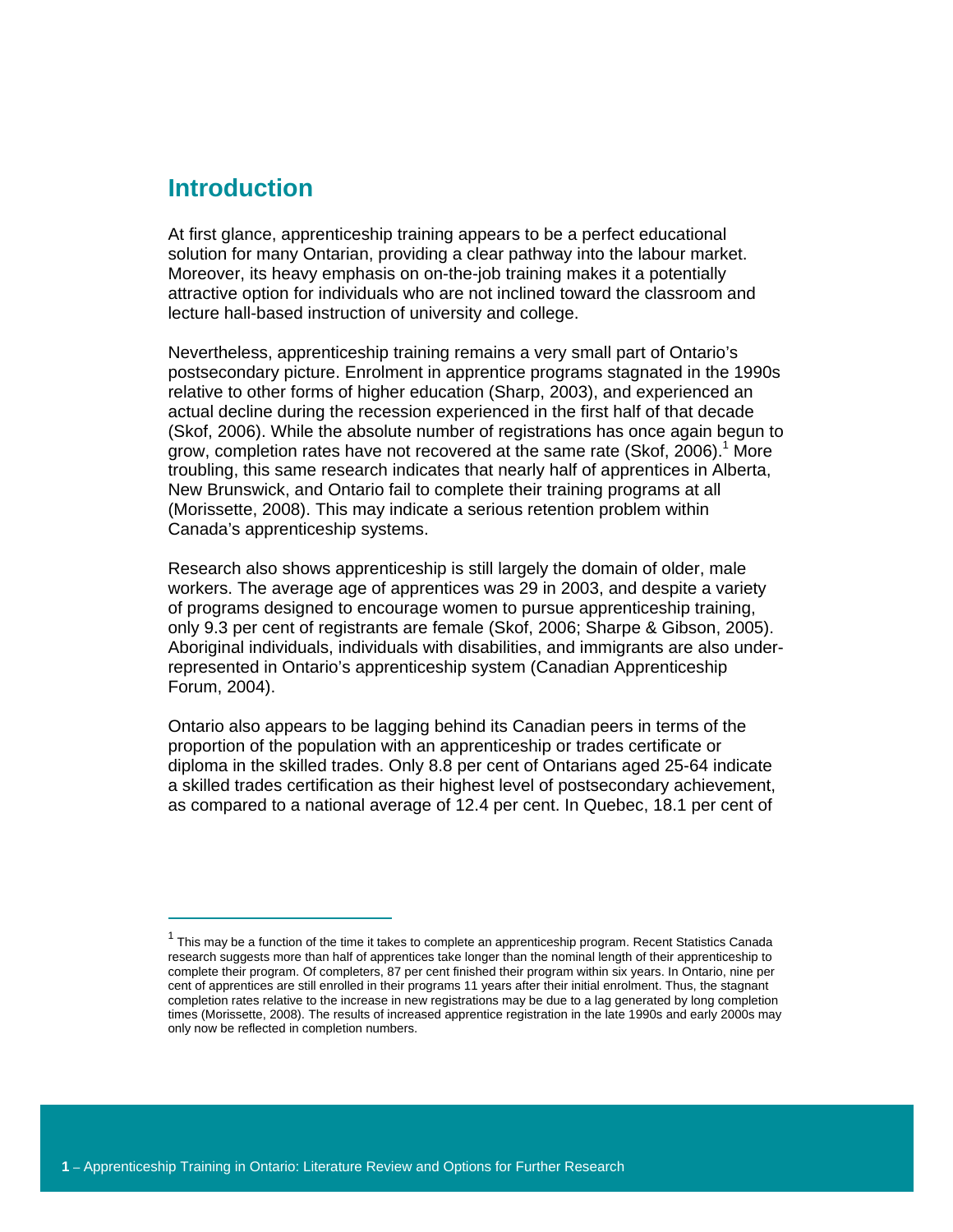individuals aged 25-64 posses a skilled trades credential (Statistics Canada,  $2008$ ). $^{2}$ 

Understanding what works—and what doesn't—in Ontario's apprenticeship system cuts across the Higher Education Quality Council of Ontario's (HEQCO) mandate. It has implications for the accessibility of Ontario's postsecondary system, in terms of providing education options that work for all of Ontario's potential learners. It involves questions of system design, inasmuch as it is an educational pathway important both on its own and in the way it interacts with other forms of higher education. Learning quality is also an important issue in apprenticeship training, as the strength of instruction in the vocational training system will have a serious impact on the ability of Ontario's workforce to respond to the challenges of a knowledge economy. Finally, apprenticeship is also intrinsically linked to accountability, as public funds are an important financial support of the apprenticeship system.

This paper is intended to provide a brief overview of the relevant literature on apprenticeship in Ontario, Canada, and around the world. It pays particular attention to the challenges facing apprenticeship systems in the  $21<sup>st</sup>$  century. The literature review will also be used as a starting point for posing a series of research questions aimed at developing a better understanding of how apprenticeship in Ontario may be improved and expanded.

#### **Overview: Apprenticeship in Ontario**

Expressed in the simplest terms, "apprenticeship" refers to a form of vocational training in the skilled trades that is primarily undertaken 'on-the-job' under the supervision of certified journeypersons. During the training period, apprentices are paid employees of the organization providing the training. Alongside workplace instruction, apprentices in Ontario receive a portion of their training in a classroom environment, usually through a college of applied arts and technology (CAAT). At the completion of an apprenticeship program, the apprentice writes a series of exams and is certified as a journeyperson in their trade.

Apprenticeship is a longstanding educational pathway for Ontarians seeking entry into the workforce. Indeed, apprenticeship predates most other forms of postsecondary education in the province. The Government of Ontario has been actively involved in apprenticeship training since 1928, when it began to actively

 $\overline{a}$ 

 $^2$  It should be noted that Quebec does not have a formal apprenticeship training system. Skilled Trades training is accomplished primarily through the cégeps, which may explain the relatively higher level of attainment in this area.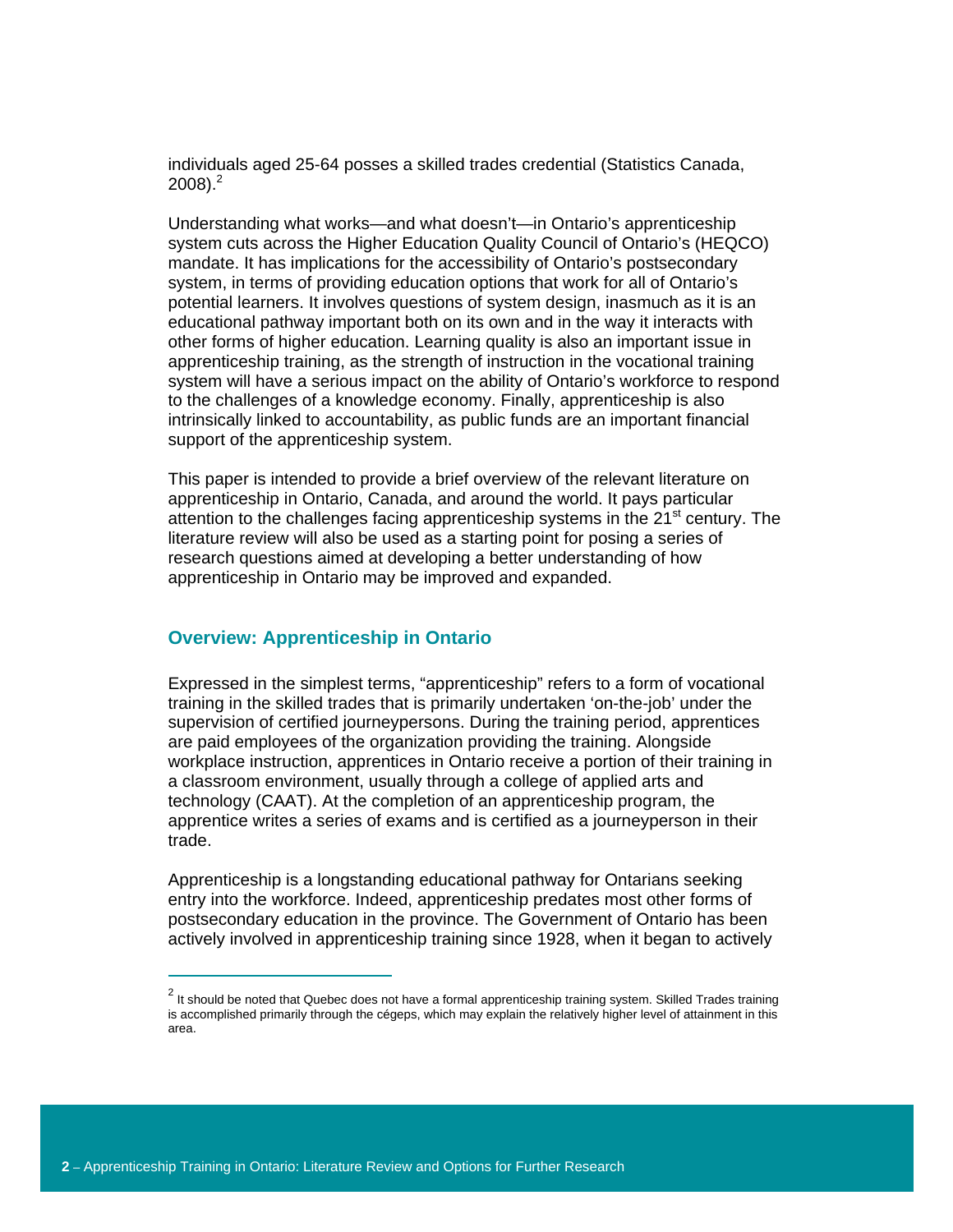regulate skilled trades training through the *Ontario Apprenticeship Act*. In fact, Ontario was the first province with a government-regulated apprenticeship system. Today, apprenticeship remains a significant focus of the Ministry of Training, Colleges and Universities (MTCU), regulated under the auspices of the *Trades Qualification and Apprenticeship Act* (1990) and the *Apprenticeship and Certification Act* (1998). These acts govern eligibility for apprenticeship, certification standards, and administrative details such as the ratios of journeyperson-to-apprentices permitted in various trade environments.

Funding for apprenticeship in Ontario comes from three sources (Ministry of Training, Colleges and Universities, 2007):

- Government, through financial support to CAATs to deliver apprenticeship programming; financial aid for apprentices to purchase tools and equipment; financial incentives to employers (such as the Apprenticeship Training Tax Credit<sup>3</sup>); and funding for the administrative and client/employer services;
- Apprentices, through fees paid to CAATs for the delivery of in-class training; and
- Employers, through wages paid to apprentices and the human resource costs associated with journeyperson instruction. Currently, employers cover between 75-90 per cent of the costs of apprenticeship in Ontario.

Apprenticeships in Ontario can be grouped according to seven major trade groups: building construction trades; electrical, electronics, and related trades; food and services trades; industrial and related mechanical trades; metal fabricating trades; motor vehicle and heavy equipment trades; and 'other' trades. Of all the trades in Ontario, 21 are designated 'compulsory trades', meaning that anyone who wishes to be employed in this area must be a certified journeyperson or participating in a registered apprenticeship program.

Ontario currently participates in the Interprovincial Red Seal Trades program, designed to increase mobility for journeypersons in Canada. Each participating jurisdiction adopts common standards for apprentice training, and in theory, anyone receiving certification in one of the 49 Red Seal trades may work in any other member province.

 $\overline{a}$ 

 $^3$  The Apprenticeship Training Tax Credit (ATTC) was created in the 2004 provincial budget. It reimburses employers 25 per cent of eligibly apprentice expenses (such as salary and benefits) up to \$5,000 for each eligible apprentice. More information on this credit can be found at http://www.rev.gov.on.ca/english/bulletins/ct/3020.html.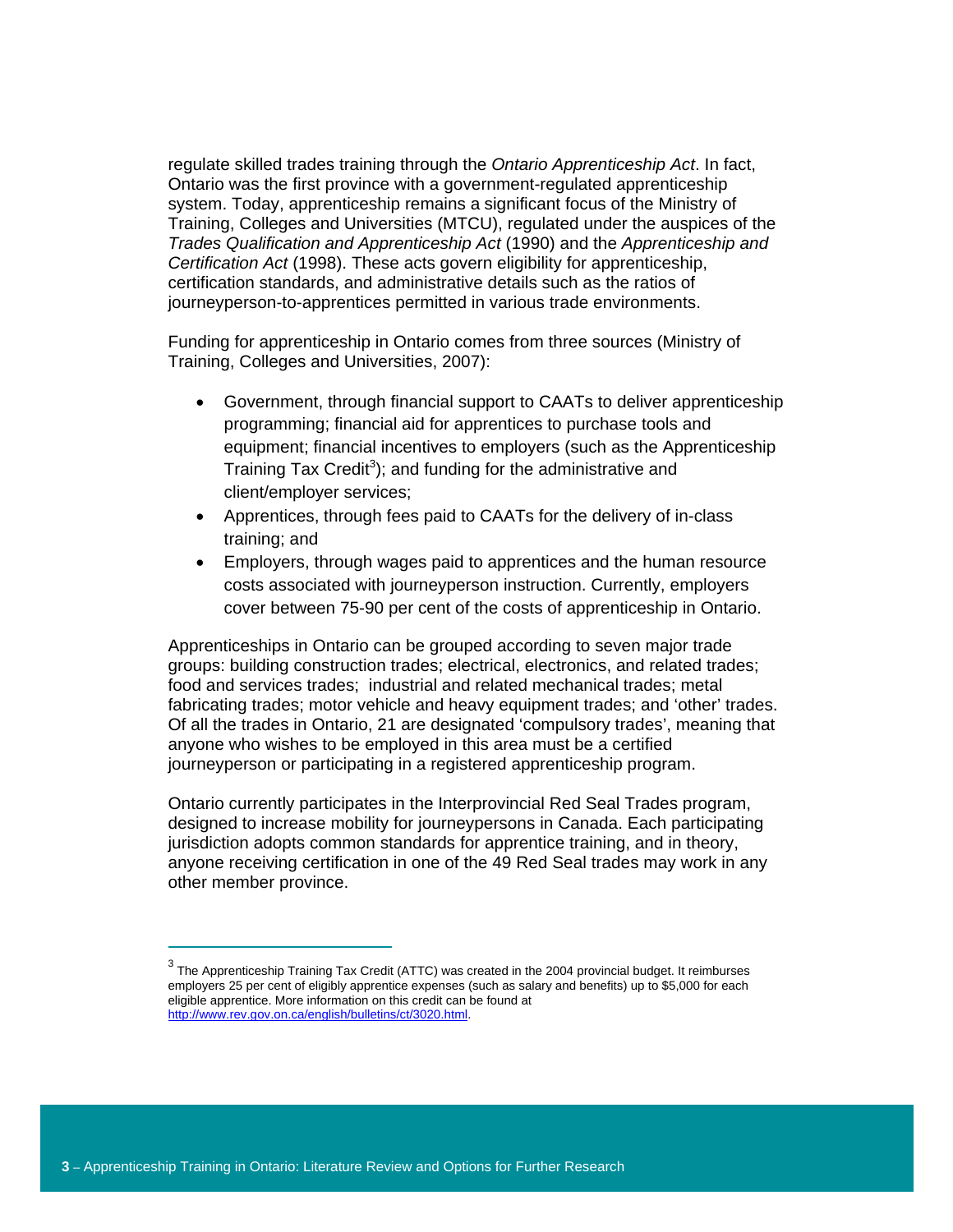In 2007, the Government of Ontario announced it would begin a consultation process aimed at investigating the current system of compulsory certification, and the possibility of extending it to other skilled trades. The provincial government also announced adjustments to the apprentice/journeyperson ratios in several trades, making it easier for employers to take on more apprentices.

# **General Observations on Apprenticeship Literature**

For the purposes of this document, the reviewed literature was selected according to the following criteria:

- The source document be no more than 10 years old;
- The source document be primarily focused on Canada, or contain information relevant to a discussion of apprenticeship in a Canadian context; and
- The source document, wherever possible, focuses on the practical issues and challenges faced by apprenticeship systems in Canada and around the world.

Exceptions have been made to these criteria wherever a document was deemed to be useful to understanding apprenticeship programs in a contemporary context.

The primary observation taken from the examined literature is that apprenticeship training is under-analyzed. This is particularly true when it comes to scholarly publications. The vast majority of available material is produced by governments or government agencies, such as the Canada Council on Learning (CCL) and the Canadian Apprenticeship Forum (CAF). Moreover, there is a shortage of Ontariospecific analysis. The vast majority of existing work is national in focus, and does not break down observations or conclusion by province. This is surprising, given that vocational training and apprenticeship are provincial responsibilities. One would therefore expect significant difference in apprenticeship systems in different jurisdictions.

There is, however, broad agreement within the literature as to the challenges facing apprenticeship in Canada. In addition, there is consensus on the importance of apprenticeship training to postsecondary education systems. So, while some authors are somewhat apocalyptic in their assessment of the overall health of apprenticeship training, nearly every writer affirms an enduring need to maintain apprenticeship as an educational pathway in Canada.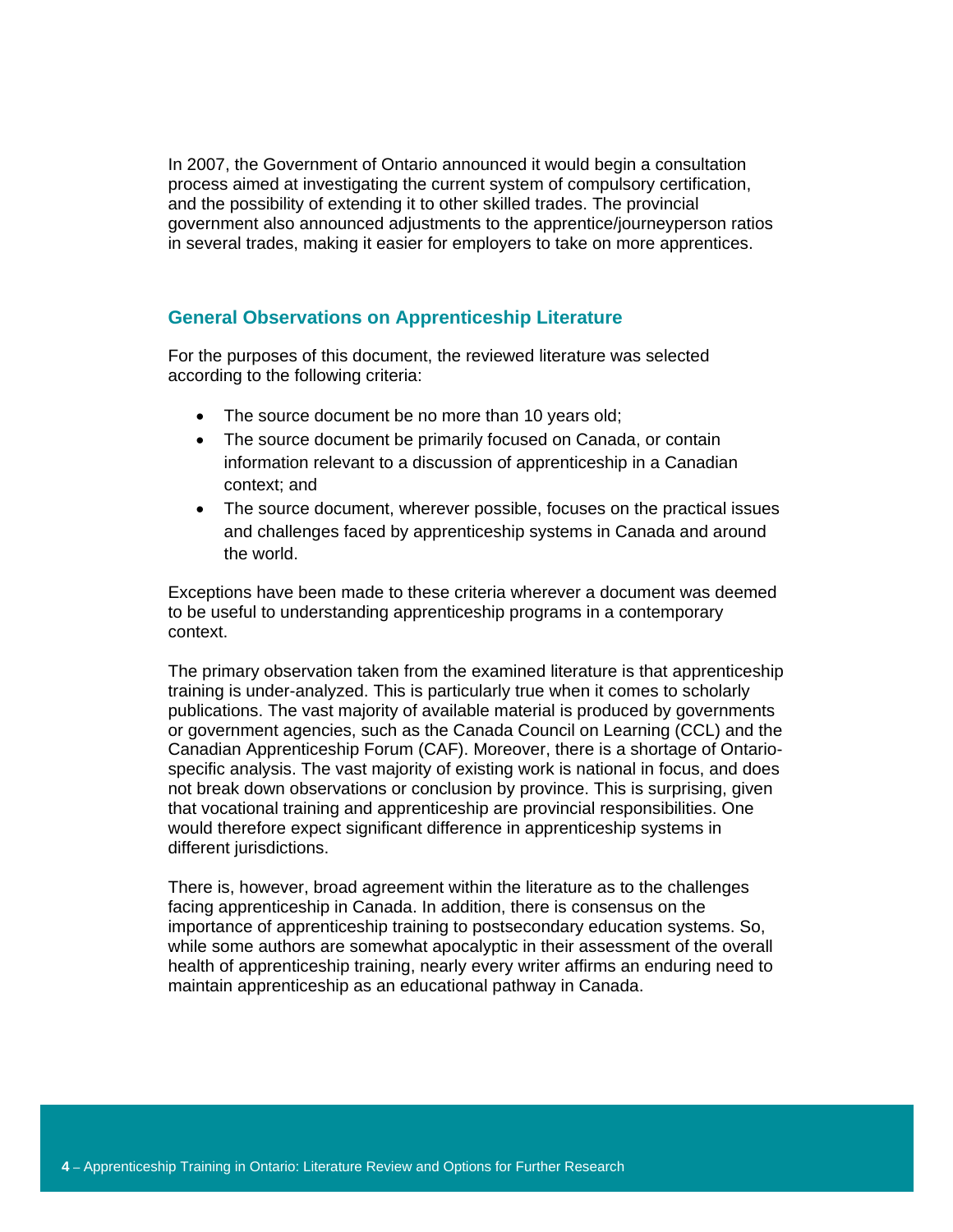The literature also demonstrates a lack of deep quantitative data. Beyond the straightforward descriptive information, there is very little in-depth statistical modeling to explain the variations in apprenticeship enrolment, retention, and completion.

The current literature on apprenticeship training demonstrates the following specific gaps:

- 1. There is a lack of Ontario-specific data on apprenticeship barriers. In particular, there has been no work done on how Canada-wide barriers to apprenticeship training manifest themselves in Ontario.
- 2. Little work has been done to assess the uniqueness of Ontario's apprenticeship demands, given its relatively mature manufacturing sector.
- 3. Similarly, there is very little comparative work aimed at determining preferred practices in other jurisdictions that are not present and could be applied in the Ontario context.
- 4. Ontario-specific quantitative work—such as apprentice or employer surveys—is almost totally absent. This forces prospective researchers to infer certain conclusions about public and apprentice attitudes without the ability to substantively demonstrate them.

#### **Theoretical Considerations**

Apprenticeship training fits into an area of pedagogical theory concerned with 'alternation education' (Shuetze & Sharper, 2003). Alternation education refers to methods of program delivery characterized by alternating periods of classroom and workplace-based instruction. There are three broad categories of alternation education: internship, apprenticeship, and co-operative education. Internship programs tend to feature the least workplace instruction, while apprenticeship training relies most heavily on employer-supported training. Cooperative education programs typically fall somewhere between these two poles.

Alternation education is typically presented as a way to better harmonize the academic aspects of postsecondary education with the employability skills and experience necessary to be successful in the labour market. Apprenticeship is perhaps the purest example of the ethos of alternation education, since it is almost exclusively focused on providing a participant with a skill-set for a specific career.

Discussion of apprenticeship training tends to revolve around two separate but related approaches: a skills needs perspective, that emphasizes the need for a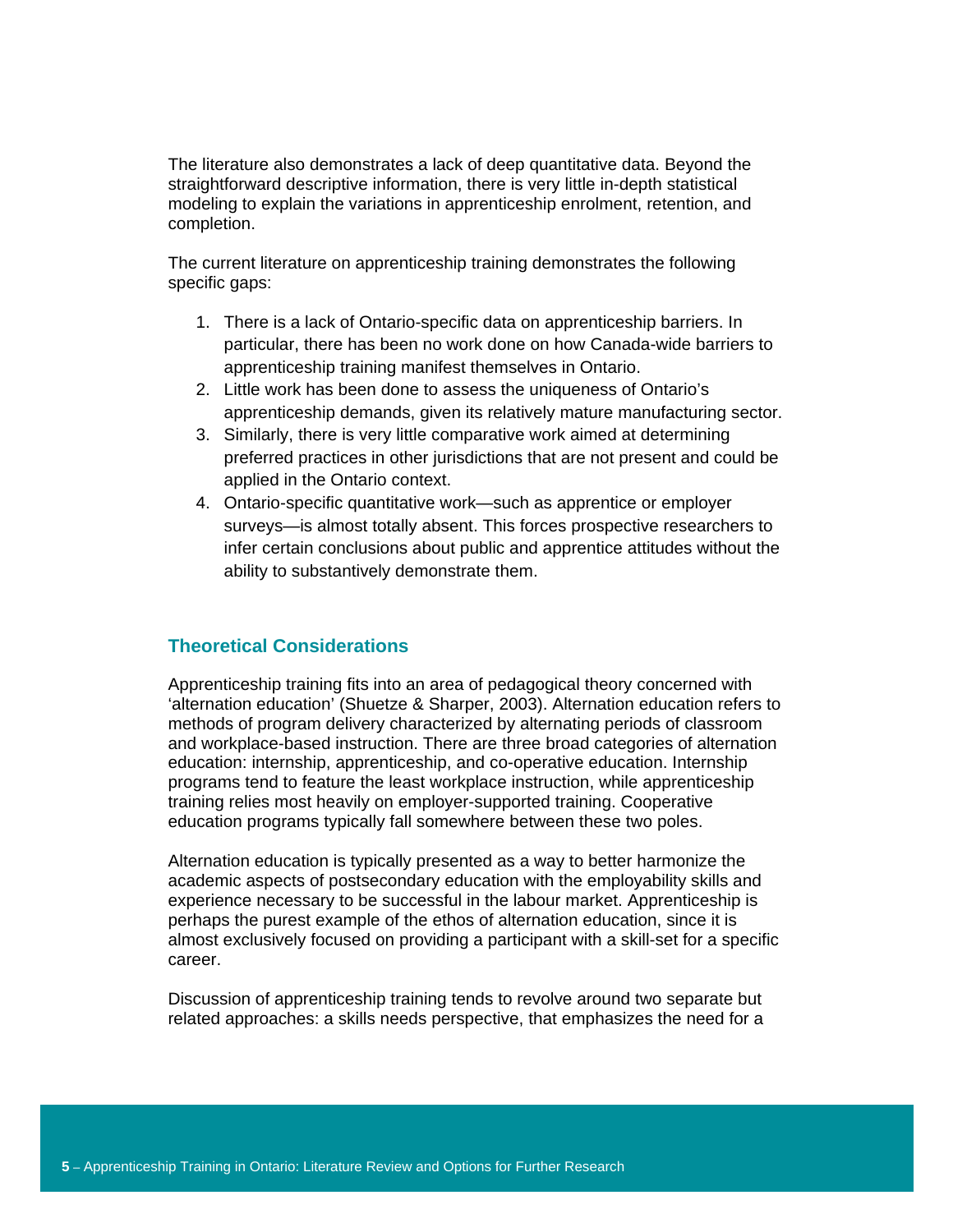robust apprenticeship program to satisfy the skilled labour requirements of the emerging 'knowledge economy'; and a school-to-work transition perspective, broadly concerned with facilitating the movement of youth from educational institutions into the labour market.

Analysis from the first perspective tends to focus on the difficulties apprenticeship systems have in producing an appropriate number of skilled tradespeople to fulfill the requirements of an advanced, technological economy. In other words, this perspective is interested in the outputs of an apprenticeship system. Conversely, analysts from the transition perspective tend to emphasize the real and perceived barriers that prevent prospective apprentices from pursuing training in the skilled trades. Their focus is therefore on the inputs of an apprenticeship system. From a labour market perspective, those who write from a skills shortage perspective are concerned with meeting labour demand, while transition-focused analysts are concerned with the supply-side of the equation. Interestingly, analysts from both groups tend to highlight similar issues with apprenticeship training. For example, the under-representation of women is both a problem from a transition perspective *and* skills shortage standpoint. If women are unable or unmotivated to pursue careers in the skilled trades, then that has serious consequences for the openness, relevance, and training capacity of the apprenticeship system.

#### **The Challenges Facing Apprenticeship Education**

There is agreement within the literature that apprenticeship systems face challenges from both the supply (employers) and demand (potential apprentices) sides of the economic equation. Where identified as a problem, government regulation is typically presented as complicating the proper performance of the system, both from an input and output perspective.

In general, the literature identifies the following as the most pressing issues for modern apprenticeship systems:

*Barriers to Entry* 

• *Negative attitudes towards apprenticeship*. A consistent theme in the apprenticeship literature is the widespread perception that skilled trades represent an inferior career pathway among youth, parents, and employers. As such, potential apprentices are often disinclined to pursue apprenticeship as a postsecondary option.

This problem can be understood in a historical context, as Canada does not have a strong tradition of apprenticeship. Skilled labour requirements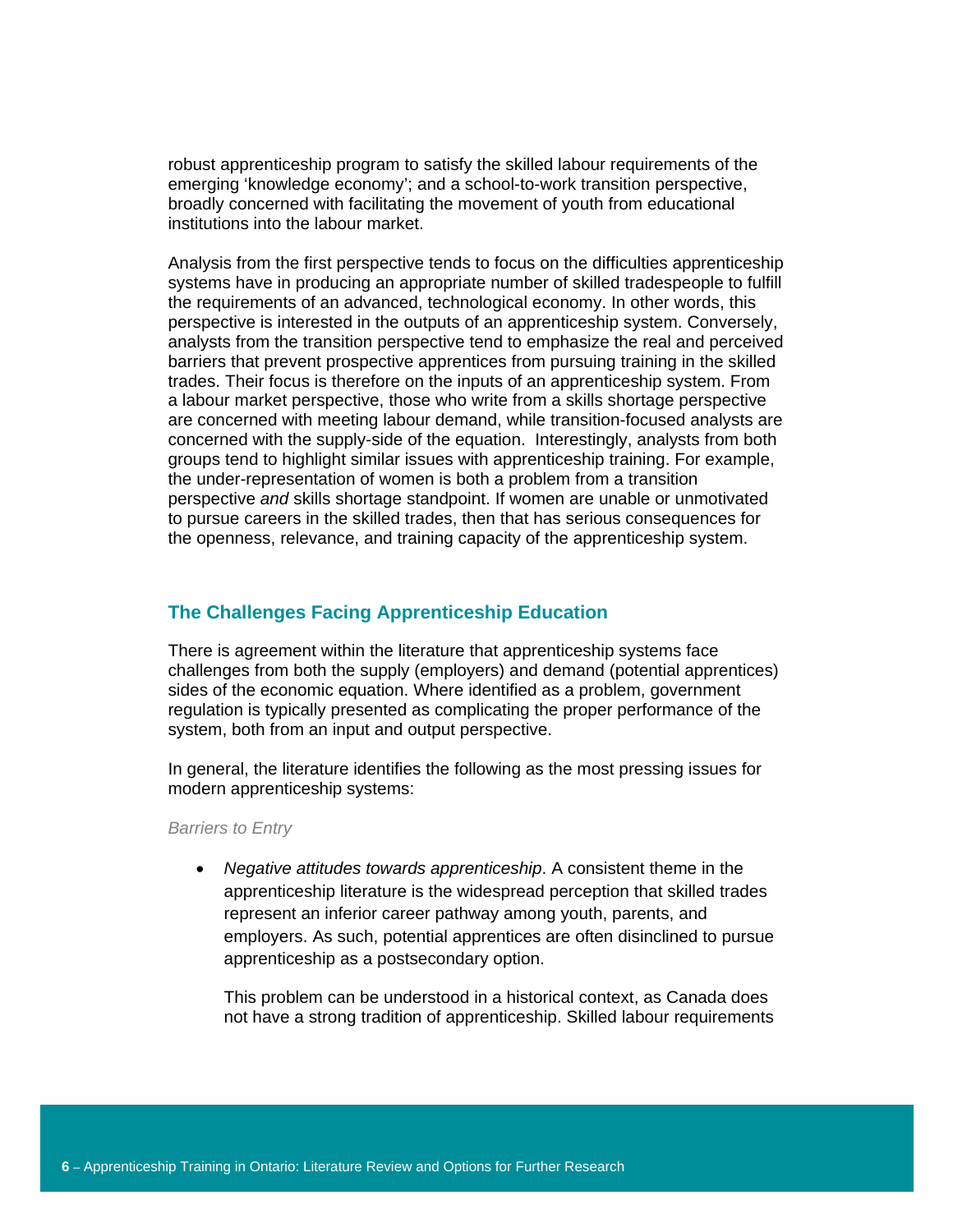were typically filled through immigration (Conference Board of Canada, 2002). In addition, 'Learning by doing' is often perceived as inferior to academic, classroom-based learning (Gallagher & Kitching, 2003).

The negative attitude towards skilled trades training appears strange when reviewing survey data on student satisfaction with classroom-based postsecondary education. As Anders (2003) observed, students in British Columbia express frustration over the lack of career-specific training in universities and colleges, and yet still do not view apprenticeship as a viable alternative.

• *Lack of information on apprenticeship for students and employers.*  Negative attitudes towards apprenticeship are exacerbated by a dearth of relevant information promoting apprenticeship as a viable educational path (Anders, 2003; Canadian Apprenticeship Foundation, 2004; Canada Council on Learning, 2006; Conference Board of Canada, 2002). This problem manifests itself in several ways. Most jurisdictions lack coordinated marketing and outreach campaigns aimed at promoting apprenticeship to youth. In addition, secondary school teachers and guidance counselors often have a poor awareness of the opportunities available in the skilled trades, and are more likely to promote college or university as a preferred educational option.

On the other side of the equation, employers are often unaware of the benefits of engaging apprentices, their responsibilities as apprentice trainers, and the types of supports available to them from provincial governments. In the absence of a co-ordinated marketing campaign, the information void can act as a powerful disincentive to employer participation in apprenticeship training. Thus, problems with the provision of information can limit both the number of individuals interested in pursuing apprenticeship, and the number of available apprenticeship opportunities.

• *Perception of employer costs.* The perceived cost in wages, journeyperson instructional time, and lost productivity is often cited as a barrier to greater employer participation in apprenticeship training. However, recent work by the Canadian Apprenticeship Forum (2006) suggests that apprentices actually deliver a net benefit to employers, an average of \$0.38 on every dollar spent on wages and training time. While more work is needed on the Return on Investment (ROI) for employers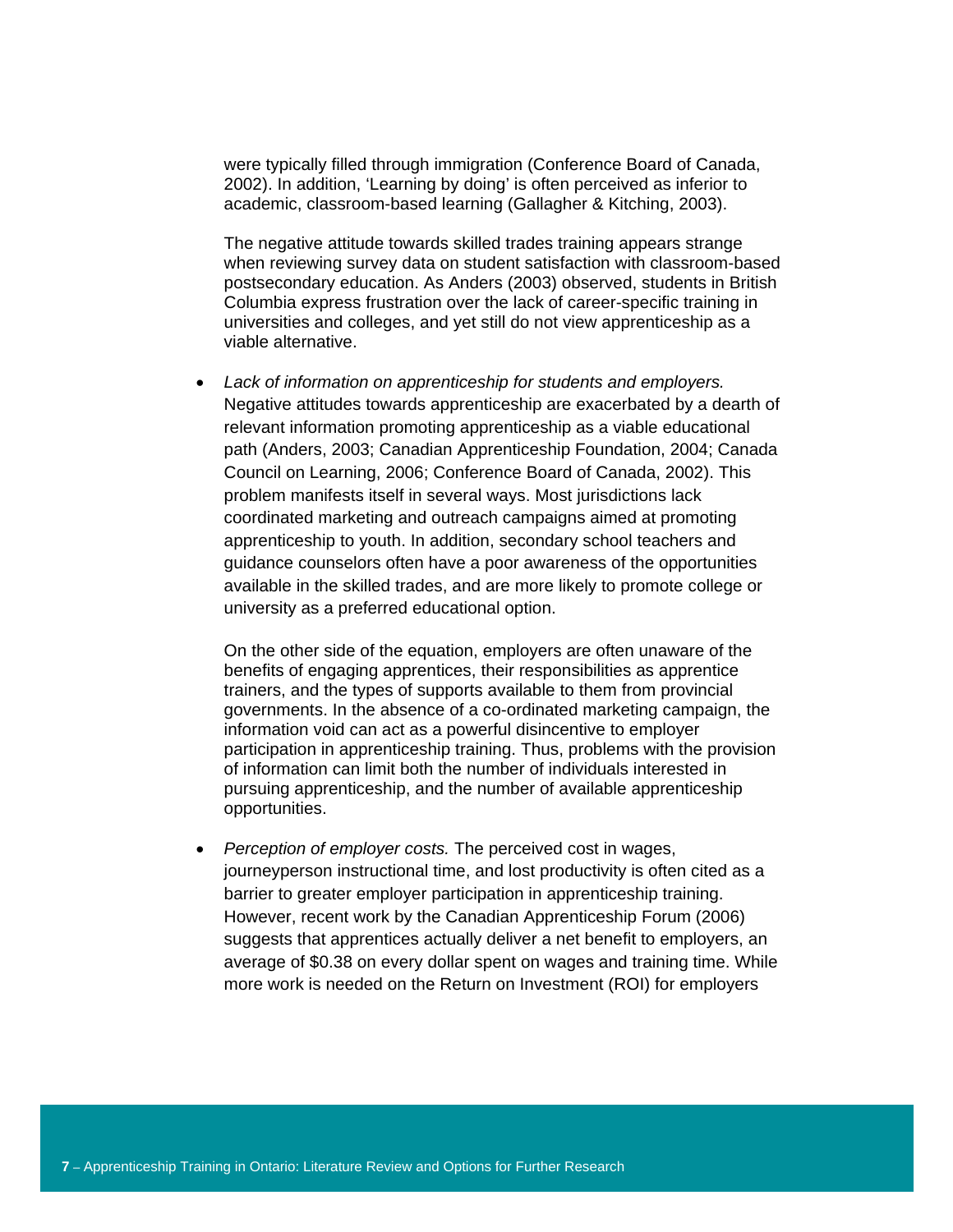who engage apprentices, these findings indicate employers may have an erroneous understanding of the costs of apprenticeship training.

• *Aboriginal individuals, individuals with disabilities, recent immigrants, and women face unique barriers to participation in apprenticeship training*. Numerous studies (CAF, 2004; CCL, 2006; CBC, 2002; Sharpe, 2003; Sharpe & Gibson, 2005; Sweet, 2003) highlight the fact that women, individuals with disabilities, Aboriginal individuals, and recent immigrants are all under-represented in apprenticeship programs. The literature suggests the phenomenon is due to a variety of factors: stereotyping, particularly in male-dominated 'heavy' trades; incompatible home cultures and work cultures (particularly for Aboriginal individuals and recent immigrants); an unwillingness on the part of employers to accommodate unique employment requirements; and problems with language and other 'soft' skills (again, this applies primarily to recent immigrants and Aboriginal individuals).

These findings are only partially supported by recent Statistics Canada Census data. While women do appear to be under-represented in apprenticeship (women represent only 36.9 per cent of apprenticeship attainment, despite constituting 52 per cent of the total Canadian population), Aboriginal individuals appear to be fairly well represented in the skilled trades, accounting for three per cent of apprenticeship attainment. As Aboriginal individuals represent around four per cent of Canada's total population, their level of apprenticeship attainment is inline with their population share (Statistics Canada, 2008).

#### *Issues with system performance*

- *The apprenticeship system has not expanded beyond traditional skilled trades***.** The vast majority of apprenticeship opportunities remain in the traditional construction, motive power, industrial, and service trades (Sharpe, 2003). Many of these trades are located within stagnant or declining industries. Moreover, 'growth' industries, such as information and communication technology, have not embraced the apprenticeship model. Thus, apprenticeship struggles to remain a relevant training option.
- *Inflexibility of program delivery.* There are currently several problems with the delivery of apprenticeship programs. First, the 'block release'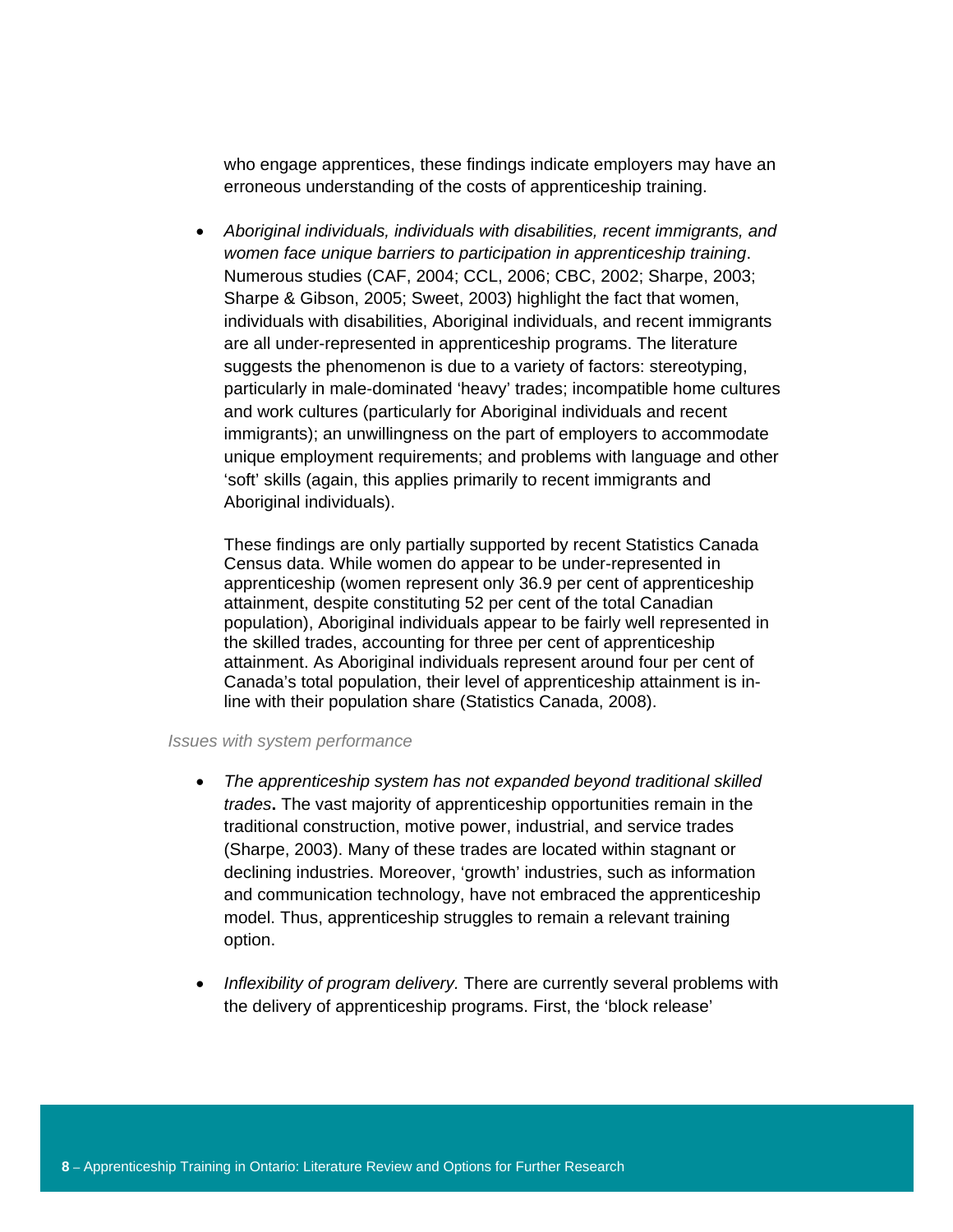requirement—where apprentices leave their employer for several weeks to complete the in-class portion of their training—often acts as a disincentive for employers. Losing all of their apprentices for extended periods of time can negatively impact productivity, and makes employers hesitant to engage apprentices.

In addition, apprenticeship training is often narrowly focused on developing specific vocational skills according to a rigid, duration-oriented program. This simultaneously restricts the ability of the apprentice to acquire 'soft skills' necessary for labour market success and limits the number of available pathways to complete an apprenticeship. The literature emphasizes the need for greater modularity in the delivery of apprenticeship programs, allowing apprentices to acquire a greater range of skills (CAF, 2004) and benefit from greater flexibility in program delivery. Many analysts (for example, Colleges Ontario, 1997) also suggest that apprentice programs be constructed around competencybased outcomes rather than set duration standards. In other words, the length of the apprenticeship should correspond to the acquisition of specific skills, not an *a priori* and somewhat arbitrary time-in-program requirement. The new Ontario Qualifications Framework (OQF)—which covers vocational training through apprenticeship, private career colleges, colleges of applied arts and technology, and universities—is a move towards a more outcome-based training model in Ontario.<sup>4</sup> However, it is too early to determine how the OQF may affect the apprenticeship training system in Ontario.

Interestingly, public consultations in British Columbia revealed that many current apprentices are suspicious of more modularized training (Ministry of Advanced Education, 2003). In particular, apprentices in BC worried modularization may 'pigeon-hole' apprentices and reduce their earning power in the labour market. It is not entirely clear from the literature why this impression exists, but it may be related to a fear that modularization will limit exposure to more broad-based trade skills, thereby reducing journeyperson mobility between organizations.

• *Lack of emphasis on 'soft' employability skills.* Many studies suggest that a significant proportion of apprentices lack important literacy, numeracy, and workplace skills, and therefore are ill-prepared for entry into employment (CAF, 2004; CBC, 2002; Lehmann, 2005; Sharpe & Gibson, 2005). This may prevent many prospective employers from taking on

 $\overline{a}$ 

<sup>&</sup>lt;sup>4</sup> For more information on the OQF, please visit http://www.edu.gov.on.ca/eng/general/postsec/oqf.html.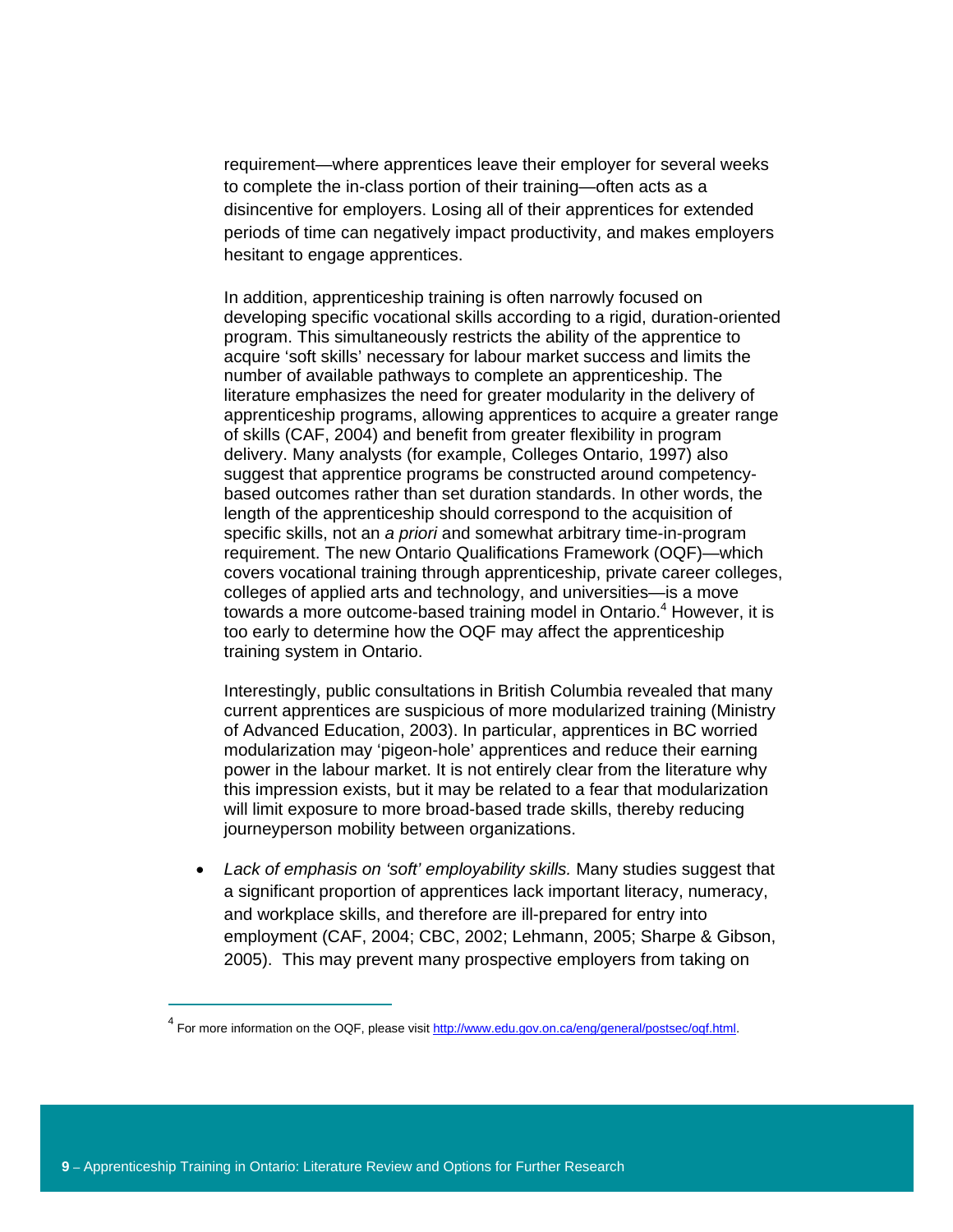new apprentices, for fear they will be unable to perform adequately in a workplace environment.

• *Low completion rates.* Evidence from a variety of sources (Sharpe, 2003; Sharpe & Gibson, 2005; Skof, 2006) demonstrates that apprenticeship completion rates in Canada have remained stagnant or declined despite an increase in apprenticeship registrations. While this may be a function of the time it takes most apprentices to complete their programs, this also suggests there may be insufficient supports in place to ensure that registered apprentices are able to complete their training.

#### *External Factors*

- *Apprenticeship is vulnerable to variations in the business cycle.* The majority of documents included in the literature review emphasize that fluctuations in the economy can seriously impact the success of an apprenticeship training system. As Skof (2006) observes, the economic downturn of the early 1990s caused a serious decline in the number of yearly apprenticeship registrations. In instances of economic stagnation or recession, employers are simply unable to take on additional workers, including apprentices. Moreover, the fear of future economic instability may prevent employers from engaging in apprenticeship education. Even if the economy is currently enjoying a period of growth, future downturns will make it difficult for employers to provide appropriate support and work-hours for their apprentices. As such, they may decline to take on apprentices at all (CAF, 2004).
- *Poaching remains a significant concern for many employers.* The practice of 'poaching' refers to businesses who hire newly-minted journeypersons away from the employer who trained them. The poaching employer therefore benefits from a trained journeyperson without assuming any of the costs or risks of the apprentice training process (Sharpe & Gibson, 2005). This can act as a powerful disincentive for potential apprentice employers. It should be noted that the majority of the evidence to support the existence of poaching is anecdotal.

#### *Regulatory Issues*

• *Apprentice/Journeyperson ratios.* Currently, most jurisdictions impose a minimum journeyperson-to-apprentice ratio on participating employers to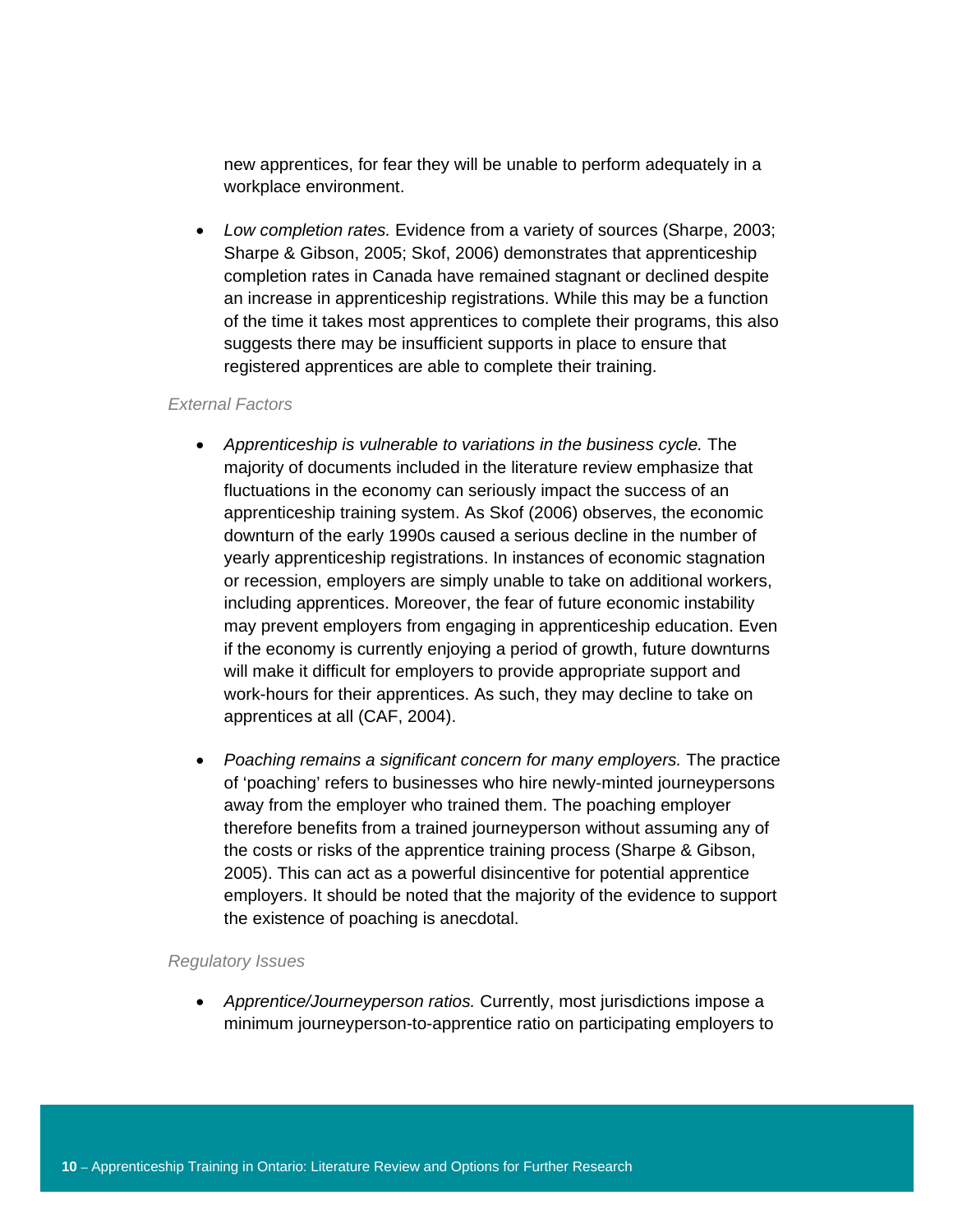ensure each apprentice receives appropriate instruction and supervision. However, the literature suggests that this requirement makes it difficult for many small and medium enterprises to hire new apprentices, as they may not be able to support a sufficient number of journeypersons within their organization (CAF, 2004).

In recognition of this problem, The Government of Ontario recently adjusted the ratios for brick and stone masons, boilermakers, ironworkers, reinforcing rod workers, and architectural glass and metal technicians. However, it is still too early to assess if these reforms will have a meaningful impact on the number of available apprenticeships in the province.

More research is needed to determine whether the current apprenticeship/journeyperson ratios are appropriate or if they act as a restraint upon the number of available apprenticeship opportunities in Ontario.

• *Lack of interjurisdictional coordination.* The lack of a coordinated national apprenticeship strategy in Canada is often cited as creating regional training disparities (Sharpe, 2003) and restricting the mobility, and earning potential, of journeypersons. This simultaneously limits the opportunities for apprenticeship in some regions, and may discourage potential apprentices from pursuing vocational training in the future. While the Red Seal program is intended to increase interjurisdictional mobility, it only applies to a relatively small number of trades. Conversely, the lack of interjurisdictional co-ordination may minimize poaching between provinces, as firms in one region will be uninterested in apprentices trained in other areas if their qualifications are not locally recognized.

# **Lessons from Other Jurisdictions**

#### *The Canadian Picture*

As education is a provincial responsibility, apprenticeship in Canada is properly conceived of as 10 different systems working in parallel. The design of these systems varies from large programs featuring high levels of government support and co-ordination, as in Alberta, to provinces where the traditional apprenticeship alternation model has been largely abandoned in favour of technical training within postsecondary institutions, as in Quebec.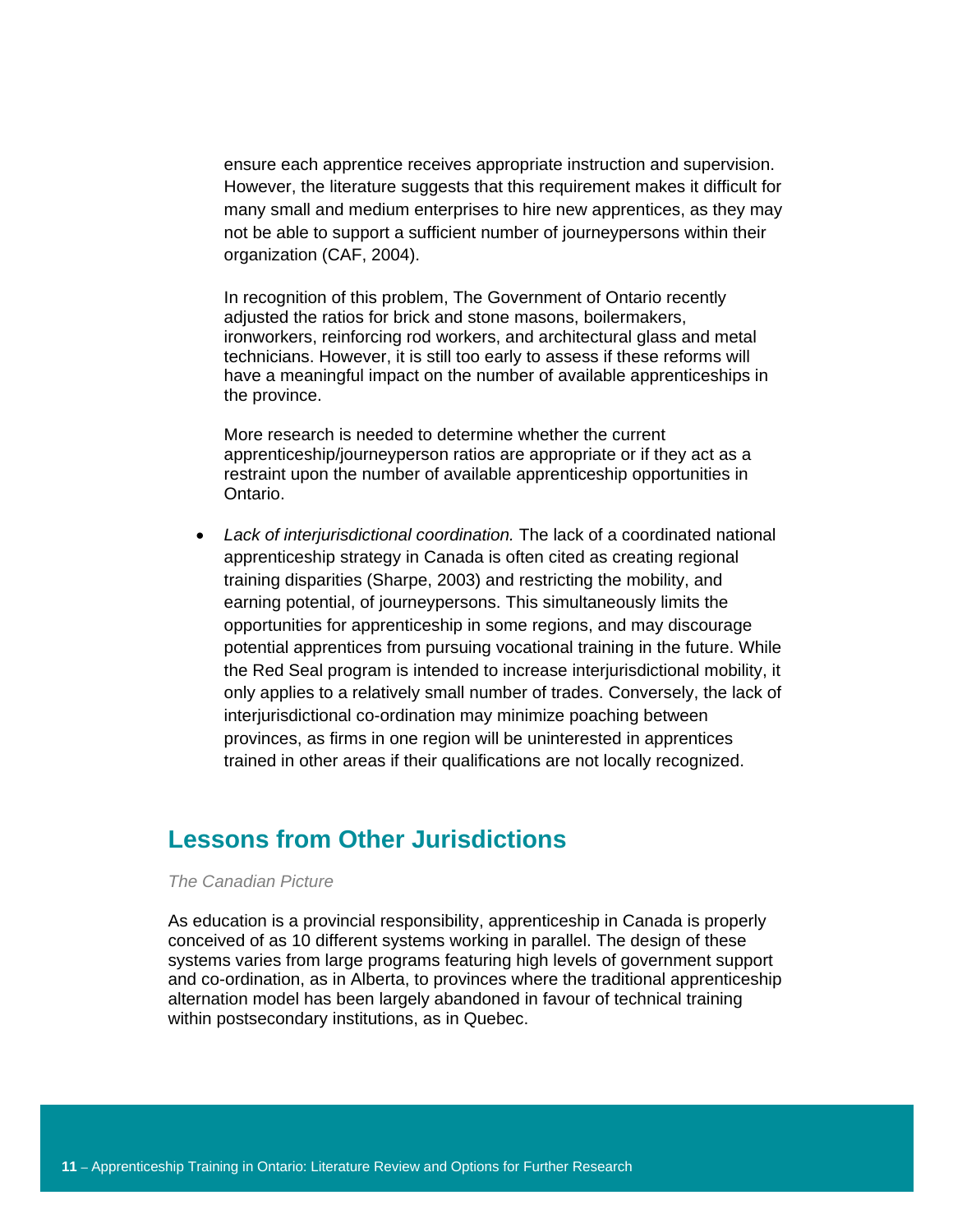The structure and success of provincial apprenticeship systems appears to be a common concern across Canada. Since 2000, British Columbia, Ontario, Alberta, and Nova Scotia have all conducted reviews, of varying scope and intensity, of their apprenticeship programs. As part of their Campus 2020 program, British Columbia has committed to review its apprenticeship training model again in 2009.

In addition, many Canadian jurisdictions—notably Ontario and Alberta—operate youth apprenticeship programs aimed at high school students. Since this paper is broadly concerned with apprenticeship as a postsecondary pathway, youth apprenticeship programs have not been examined in depth. However, an analysis of youth apprenticeship would be a useful avenue for further research, particularly in terms of how programs of this type interface with traditional apprenticeship at the postsecondary level.

Overall, the literature suggests that almost every province in Canada is struggling with the future of its apprenticeship system. However, it appears that Alberta is currently the national exemplar for a modern vocational training model. It features extensive youth outreach and employer consultation, and emphasizes a high level of public accountability through rigorous reporting requirements. The Alberta system also features excellent financial support for apprentices through Alberta Apprenticeship and Training Scholarships. Indeed, a profile of apprentices in Alberta reveals some impressive successes: in 2005, the average age of apprentices was 25, considerably younger than the national average. Moreover, Alberta has been able to demonstrate impressive growth in both yearly registrations (42.8 per cent) and completions (56.9 per cent)(Alberta Apprenticeship and Industry Training Board, 2006). Alberta also has a higher rate of completion than Ontario—59 per cent as compared to 50 per cent. With these indicators in mind, it may be useful to examine Alberta's apprenticeship system in greater depth to determine strategies appropriate for application in Ontario.

#### *International Apprenticeship Systems*

Generally speaking, there is not a great deal of comparative work on how Canada's various provincial apprenticeship systems compare to their international peers. There is broad agreement that Canada's apprenticeship structure is similar to the 'market-oriented' systems of the United States and United Kingdom in that they are largely dependent on employer demand and the willingness of individuals to pursue apprenticeship training (Sharpe & Gordon, 2005). This is in contrast to apprenticeship systems in Continental Europe that tend to emphasize greater government co-ordination or corporatist decisionmaking, involving complex relationships between government, employers, unions, postsecondary institutions, and students.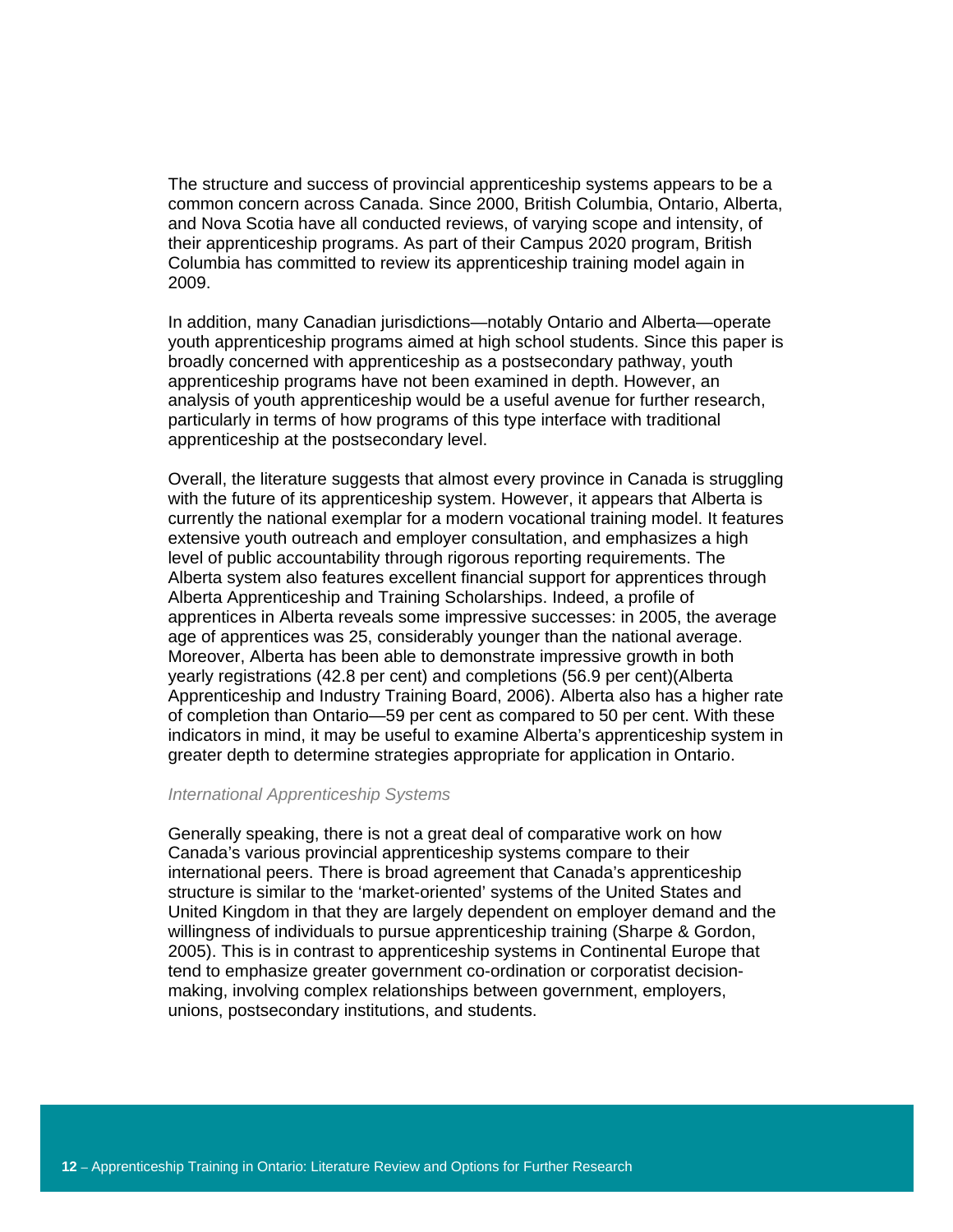Germany is repeatedly held up in the literature as a model of a high-functioning apprenticeship training system. Embracing a corporatist decision-making model, it is highly efficient at moving youth from secondary school into apprenticeship, and apprenticeship is a pathway relevant to a much broader range of career outcomes in the service and high-tech industries (Sharpe & Gibson, 2005; Lehmann, 2005). Vocational training through apprenticeship is a valued form of higher education in Germany, free of the stigmas found in Canada. Germany also has a much higher retention and completion rate than other peer jurisdictions. However, it is generally agreed that Canada lacks the historical structures necessary to support a system similar to the German model (Lehmann, 2005; Sharpe & Gibson, 2005). Canada's antagonistic model of labour relations and history of collective bargaining does not lend itself to German-style co-operative structures. Moreover, the German system relies on early and intensive student streaming in secondary school, on a much larger scale than in Ontario. In addition, some analysts (for example, Heinz, 2003) suggest Germany's apprenticeship system is becoming increasingly unwieldy in the context of a global economy, and may in fact limit innovation and flexibility in vocational training. Germany has recently completed a series of reforms to its vocational training system aimed at improving the efficiency and flexibility of the German system.

Overall, the current state of research into international apprenticeship systems from a Canadian or Ontario perspective does not allow for meaningful analysis of potential promising practices. More research into this area is both appropriate and desirable.

#### Recent Developments in Ontario – The Compulsory Certification Review

On August 2, 2008, the MTCU engaged lawyer, author, and public policy advisor Tim Armstrong to consider "the impact of expanding compulsory/restricted certification under the *Trades Qualification and Apprenticeship Act (TQAA)* and the *Apprenticeship and Certification Act (ACA)*" (Armstrong, 2008). In short, Armstrong was tasked with investigating whether more skilled trades in Ontario should be made compulsory certification trades, requiring the completion of an apprenticeship before entry to practice. His analysis was to focus on implications for health and safety, the registration of new apprentices, completion rates, and economic implications of an expanded compulsory certification system.

The final report of the Compulsory Certification Review (otherwise known as "The Armstrong Report") was submitted on May 22, 2008. It found the following: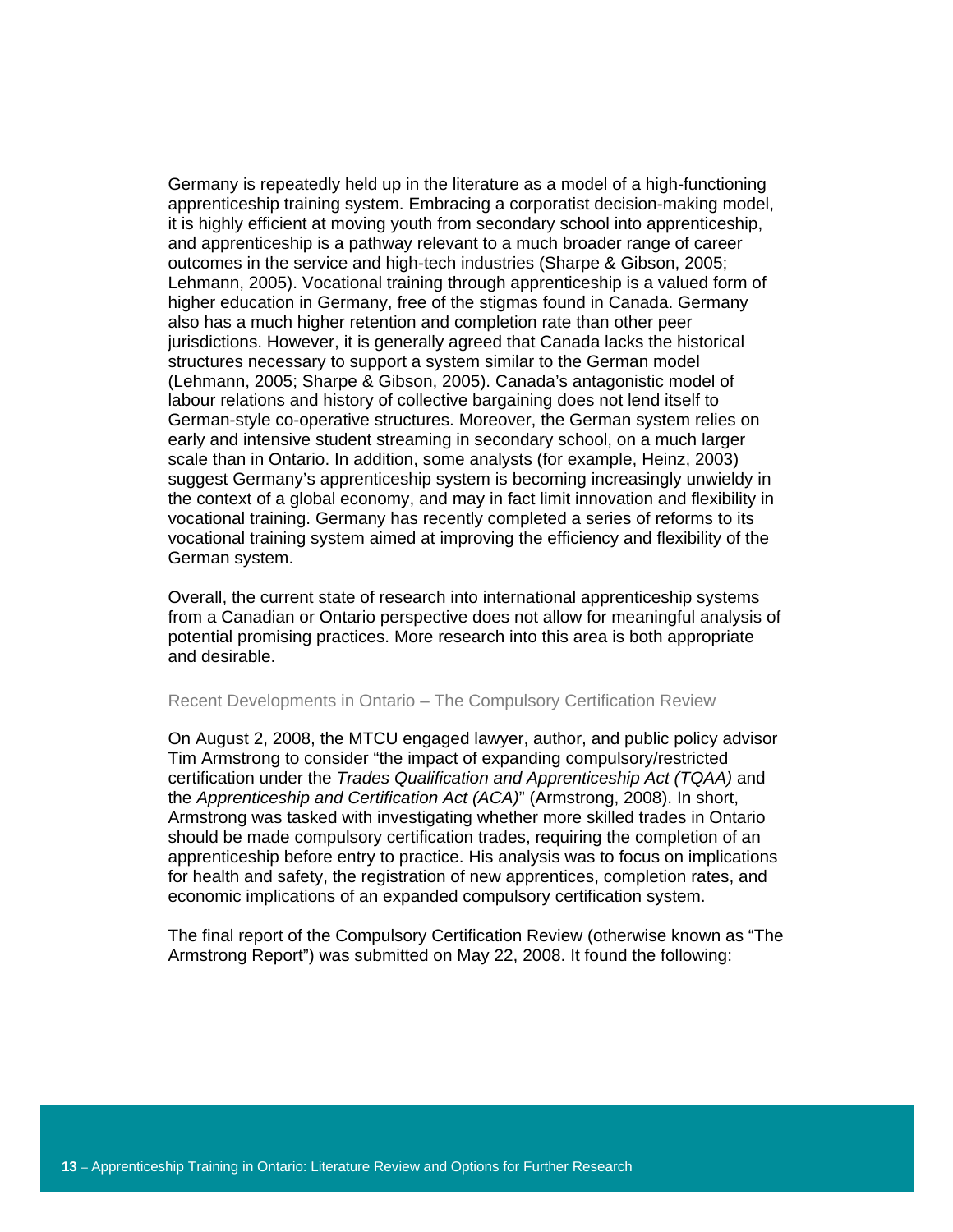- Registration and completion rates are higher in compulsory certification trades. Thus, an expansion of compulsory certification would likely lead to improved system performance in these areas.
- Given that compulsory certification trades carry a greater emphasis on health and safety, an expansion of compulsory certification to additional trade areas would improve occupational health and safety within those trades.
- Wages would likely increase within new compulsory certification trades. This additional cost to employers would be offset by productivity gains, retention benefits, reduced risk of skill shortages, and improved health and safety performance.
- However, there are several counterbalancing factors that accompany compulsory trade designation:
	- o Limitations in labour supply due to overly stringent journeypersonapprentice rations;
	- o Restrictions on worker mobility in the labour market;
	- o The creation of excessive complexity in trades that do not require the enhanced training and safety requirements of a compulsory certification trade; and
	- o Micro-labour market issues (e.g. urban vs. rural) may complicate the expansion of compulsory certification.

Armstrong recommends a new governance structure to pre-figure any expansion of the compulsory certification system in Ontario. Specifically, Armstrong recommends:

- MTCU consults with stakeholders to establish a new, all-trades governance institution—a College of Trades. This new body would consider applications for compulsory certification; engage in certification enforcement; raise the profile and status of trades; and provide for periodic review of apprenticeship ratios.
- This new body will evaluate applications for compulsory certification against the public interest, including health and safety, economic impact, impact on apprentice-journeyperson ratios, appropriateness of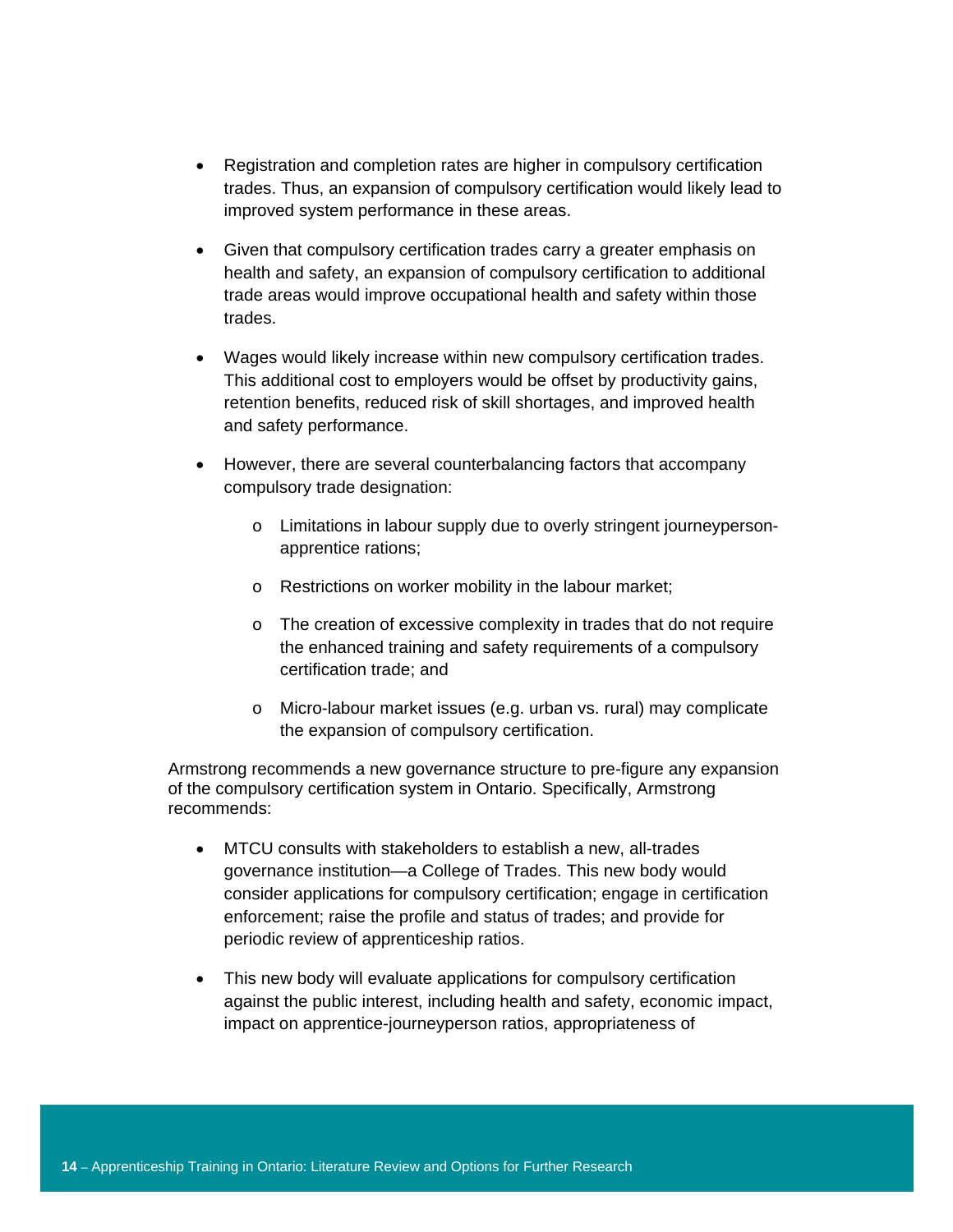compulsory certification to the given trade, labour mobility, and implications for those currently working in the trade area.

- Improvements to the existing data collection and retrieval systems to allow meaningful statistical comparisons between voluntary and compulsory trades.
- The development of an all-inclusive statute to replace the ACA and TQAA.

On September 16, 2008, Minister of Training, Colleges and Universities John Milloy announced the creation of an Ontario College of Trades, fulfilling a key element of Armstrong's recommendations. However, the extent of the new body's regulatory and enforcement powers have not been defined. Kevin Whitaker, chair of the Ontario Labour Relations Board (OLRB) and labour law specialist, was appointed by Minister Milloy to develop the OCT's governance structure, scope and mandate through consultation with stakeholders. According to the MTCU website, Mr. Whitaker will also provide a detailed implementation plan, and his work will address a number of issues that affect the skilled trades sector, including compulsory certification, apprenticeship ratios and enforcement functions.

# **Next Steps**

There is a clear need for Ontario-specific apprenticeship research to better understand how this postsecondary pathway is and isn't working for Ontario's students.

The following types of projects could be immensely valuable in allowing HEQCO to better understand apprenticeship in Ontario.

*Analysis of Policy Issues for Ontario* 

• It is not clear whether Ontario currently has an appropriate number of individuals with a skilled trades certification acquired through an apprenticeship program. Therefore, an analysis of labour needs relative to the current performance of the apprenticeship system would allow HEQCO to understand whether the apprenticeship system is a) meeting Ontario's needs, b) producing a sufficient number of apprentices but in the wrong labour areas, or c) producing a generally inadequate number of skilled tradespeople to meet the province's requirements.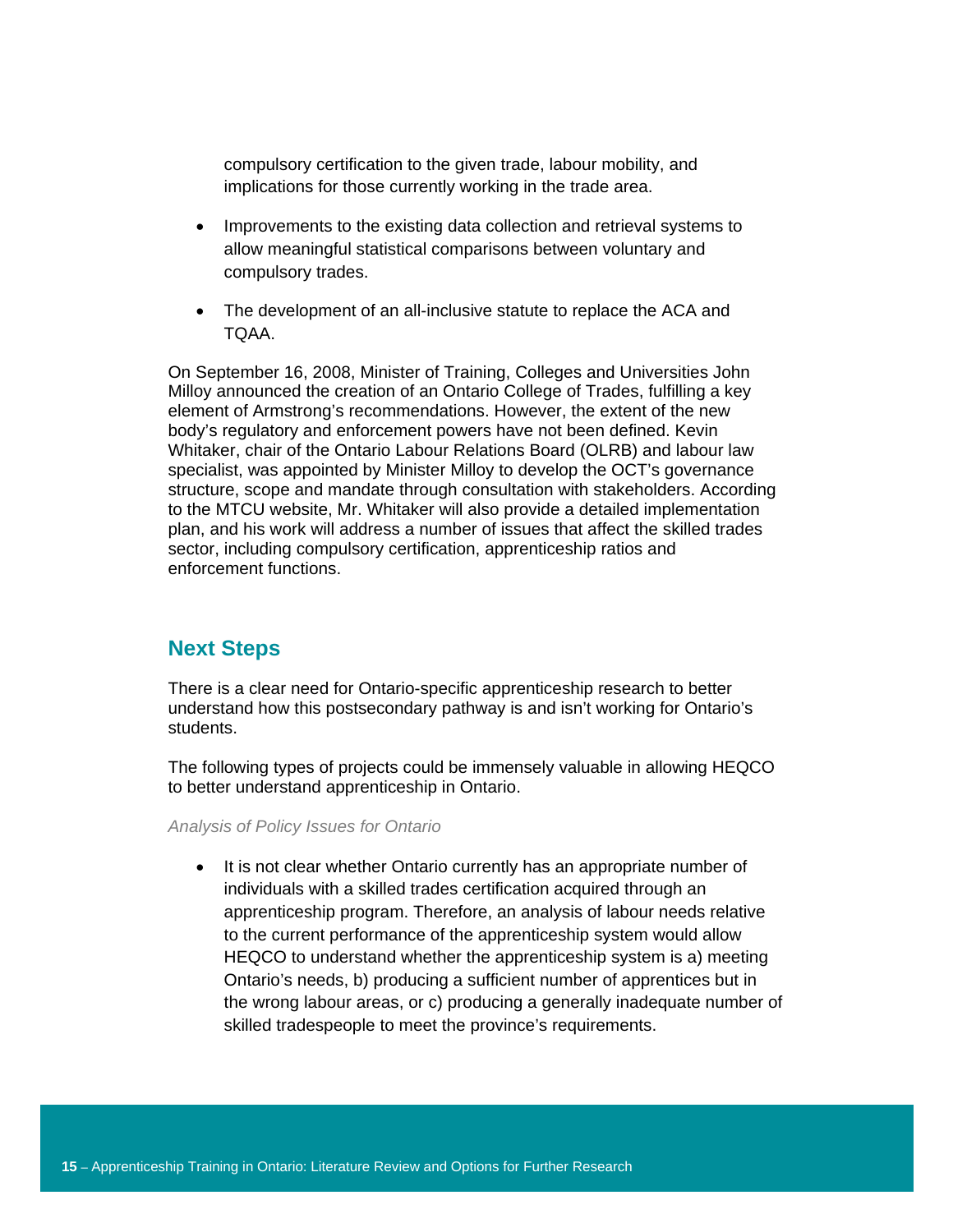- An examination of how existing government regulations help or hinder the success of apprenticeship in Ontario.
- An Ontario-specific examination of the economic return on investment from apprenticeship training, broken down by both trade type and region.
- An exploration of how greater flexibility can be built into Ontario's apprenticeship system through innovations in modes of program delivery.
- An analysis of apprenticeship completion and retention rates to determine the reasons for poor system performance in this area.
- An exploration of how the apprenticeship system can adapt to the growing importance of 'soft skills' (particularly literacy, numeracy, and communication skills) to labour market success—higher entrance requirements, academic upgrading or other approaches?
- A study to determine if there are any differences in outcomes for youth and adult apprentices.
- An exploration of how the apprenticeship model can be expanded to a greater variety of trade areas, particularly in growth areas of the Ontario economy, and act as an additional educational pathway for students in these fields.
- The effectiveness of Ontario's youth apprenticeship program in facilitating transition into postsecondary apprenticeship training.

# *Analysis of Potential Promising Practices from Peer Jurisdictions*

- An examination of international trends in apprenticeship training.
- An international environment scan aimed at gleaning successful strategies for promoting and improving apprenticeship programs in Ontario.
- An in-depth review of Alberta's apprenticeship system, with the goal of gleaning best practices for application in Ontario.

# *Qualitative and Quantitative Research on Key Ontario Stakeholder Perspectives*

- Focus-group research with representatives from key stakeholders in Ontario's apprenticeship system, including the colleges of applied arts and technologies, to determine their specific concerns over the province's apprenticeship system.
- Survey Ontario employers to gain a better understanding of their attitudes towards apprenticeship.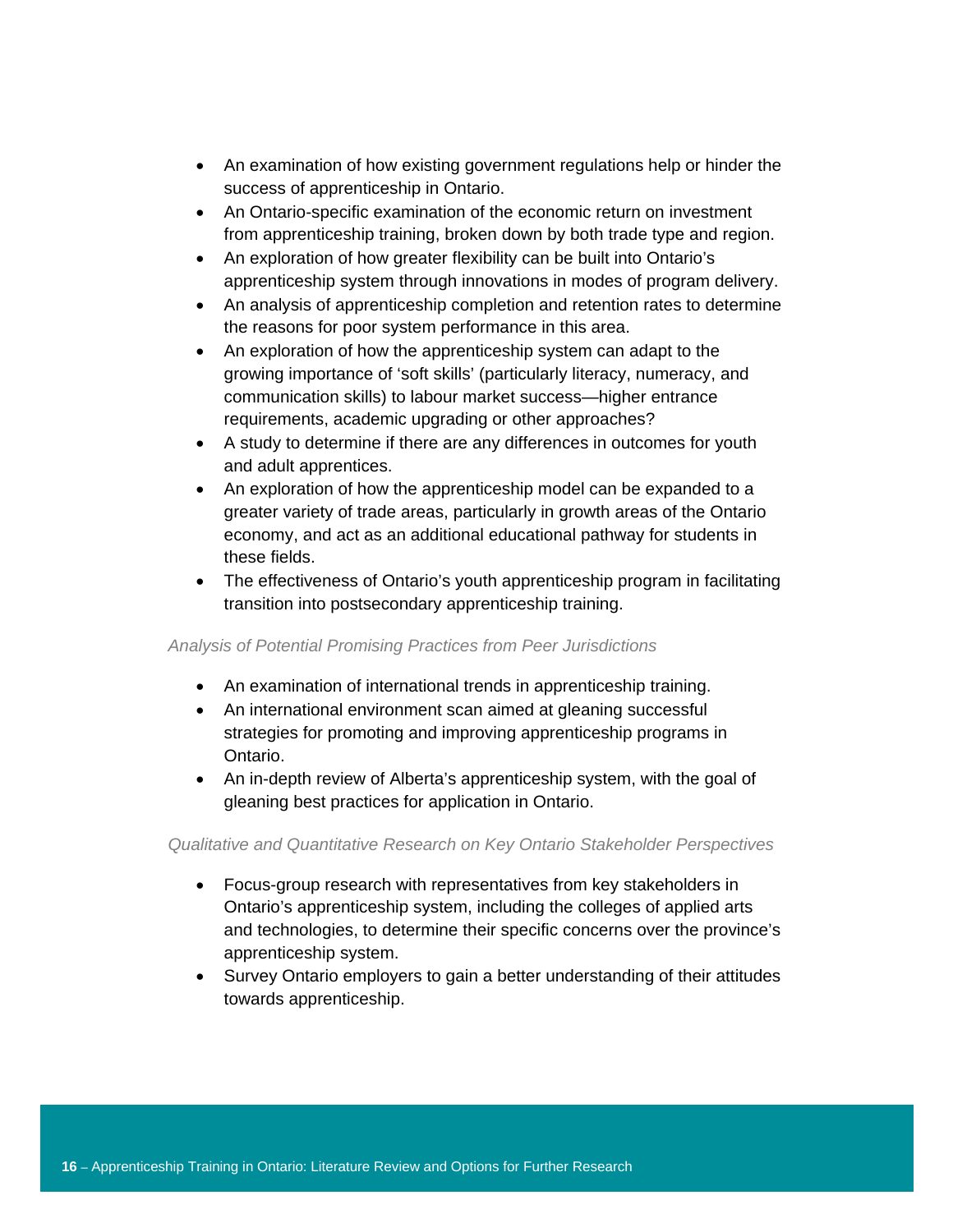• Survey youth to gain a better understanding of perceived barriers to pursuing apprenticeship education in Ontario.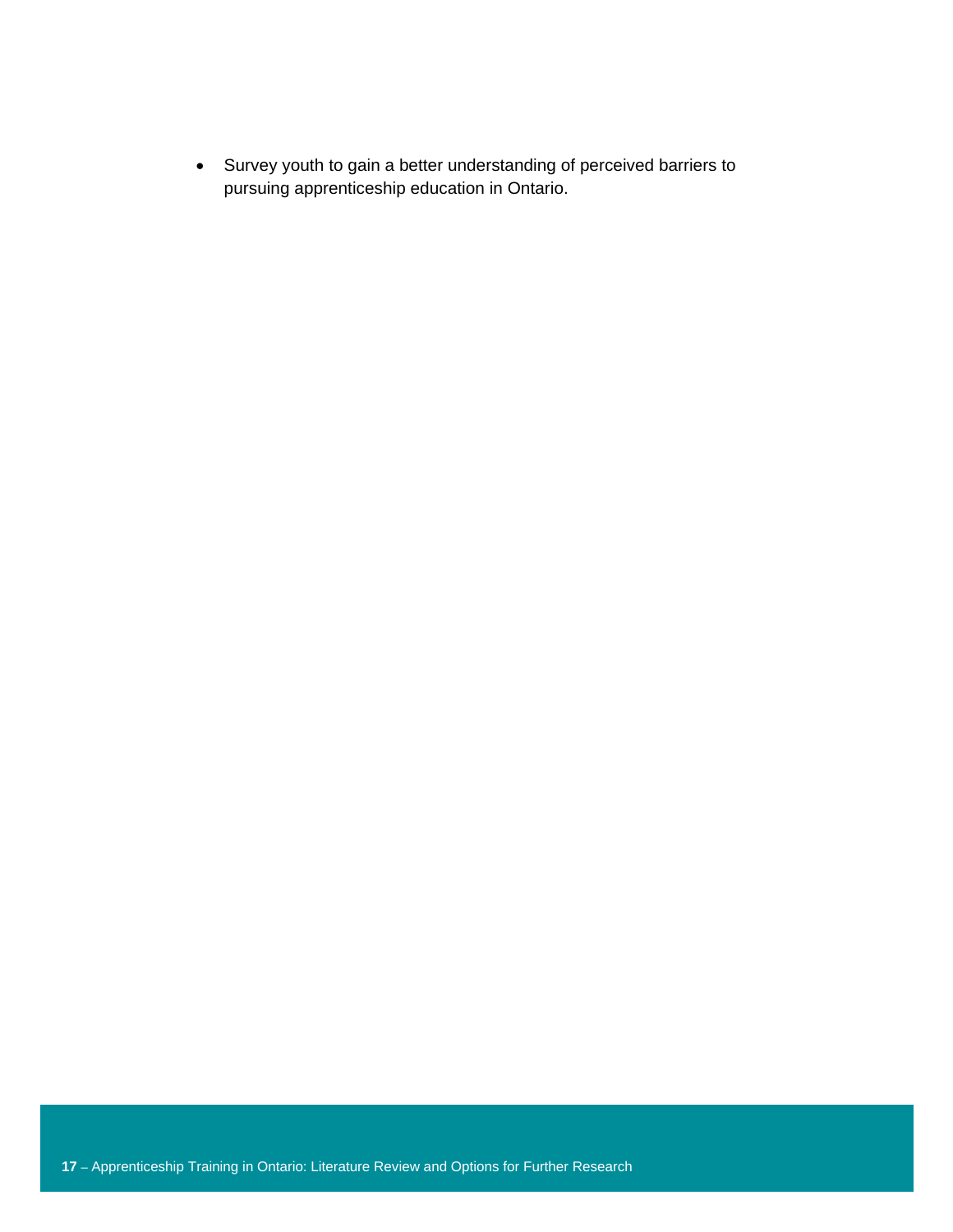# **Annotated Bibliography**

#### **Alberta Apprenticeship and Industry Training Board (2006)** *Building Opportunity: 2005-06 Annual Report.* **Edmonton: Alberta Advanced Education.**

This report reflects the Government of Alberta's ongoing work to expand and improve the province's apprenticeship system, and to ensure it does so in an open and accountable way. The report details the Alberta Apprenticeship and Industry Training Board's (AAITB) efforts to promote apprenticeship to a variety of groups, including youth, aboriginal individuals, and women. The report also provides evidence on recent changes to several trades and details efforts to create a network of Industry representatives to discuss apprenticeship issues. There is also a substantial 'celebrating excellence' section, detailing the AAITB Excellence awards and the AAITB's scholarship and skills development programs.

The AAITB has been releasing annual reports since 1997.

## **Andres, L (2003)** *More than Sorcery Required: The Challenge of Matching Education and Skills for Life and Work.* **In Shuetze, H & Sweet, R (eds.) Integrating School and Workplace Learning in Canada: Practices and Principles of Alternation Education and Training. Montreal: McGill-Queen's University Press. 113-134.**

This paper uses survey methodology to assess postsecondary decision-making among youth in British Columbia between 1989 and 1993. The survey found that apprenticeship accounts for only a fraction of postsecondary participation (around five per cent, as opposed to 31 per cent for university), and that apprenticeship remains heavily gendered. Women are far less likely to pursue training in the skilled trades, and when they do, they are more likely to participate in traditionally female trades, such as hospitality, beauty or accountancy.

The low participation in apprenticeship is surprising, since the survey also revealed a widespread dissatisfaction with how university education fails to provide students with skills and experience relevant to the workforce.

The paper concludes by suggesting that secondary school teachers and guidance counselors have a greater role to play in recognizing apprenticeship as a viable postsecondary opportunity able to satisfy the career goals of students.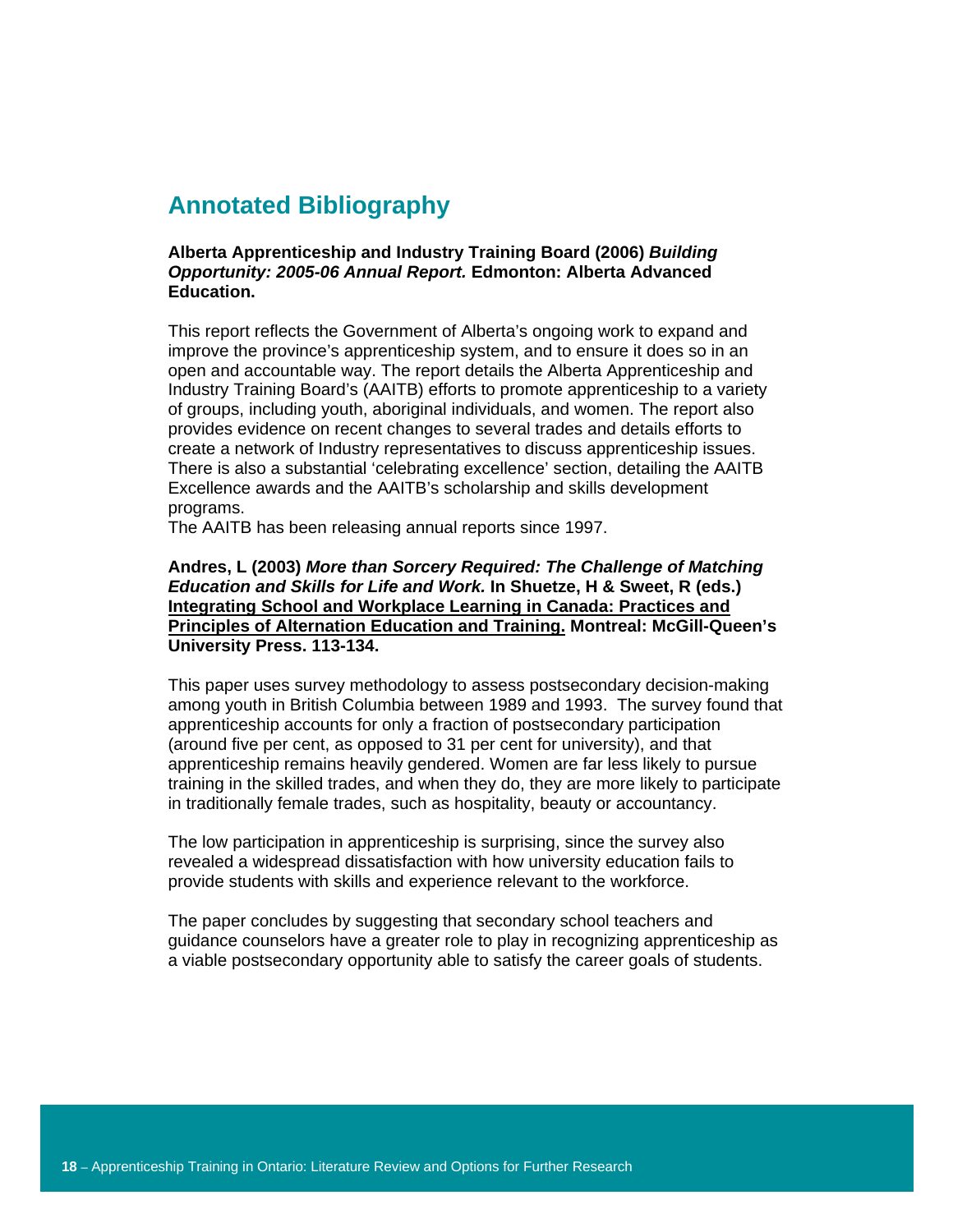## **Armstrong, Tim (2008)** *The Compulsory Certification Project.* **Toronto: Queen's Printer for Ontario. Available at http://www.edu.gov.on.ca/eng/ccr/index.html**.

This report reflects consultant Tim Armstrong's examination of Ontario's apprenticeship system. Armstrong was asked by MTCU to consider "the impact of expanding compulsory/restricted certification under the *Trades Qualification and Apprenticeship Act (TQAA)* and the *Apprenticeship and Certification Act (ACA)*" (Armstrong, 2008). In short, Armstrong was tasked with investigating whether more skilled trades in Ontario should be made compulsory certification trades, requiring the completion of an apprenticeship before entry to practice. His analysis was to focus on implications for health and safety, the registration of new apprentices, completion rates, economic factors, and any other factors relevant to an analysis of compulsory certification.

Armstrong found the following:

- Registration and completion rates are higher in compulsory certification trades. Thus, an expansion of compulsory certification would likely lead to improved system performance in these areas.
- Given that compulsory certification trades carry a greater emphasis on health and safety, an expansion of compulsory certification to additional trade areas would improve occupational health and safety within those trades.
- Wages would likely increase within new compulsory certification trades. This additional cost to employers would be offset by productivity gains, retention benefits, reduced risk of skill shortages, and improved health and safety performance.
- However, there are several counterbalancing factors that accompany compulsory trade designation:
	- o Limitations in labour supply due to overly stringent journeypersonapprentice rations; restrictions on worker mobility in the labour market;
	- o Excessive complexity in trades that do not require the enhanced training and safety requirements of a compulsory certification trade; and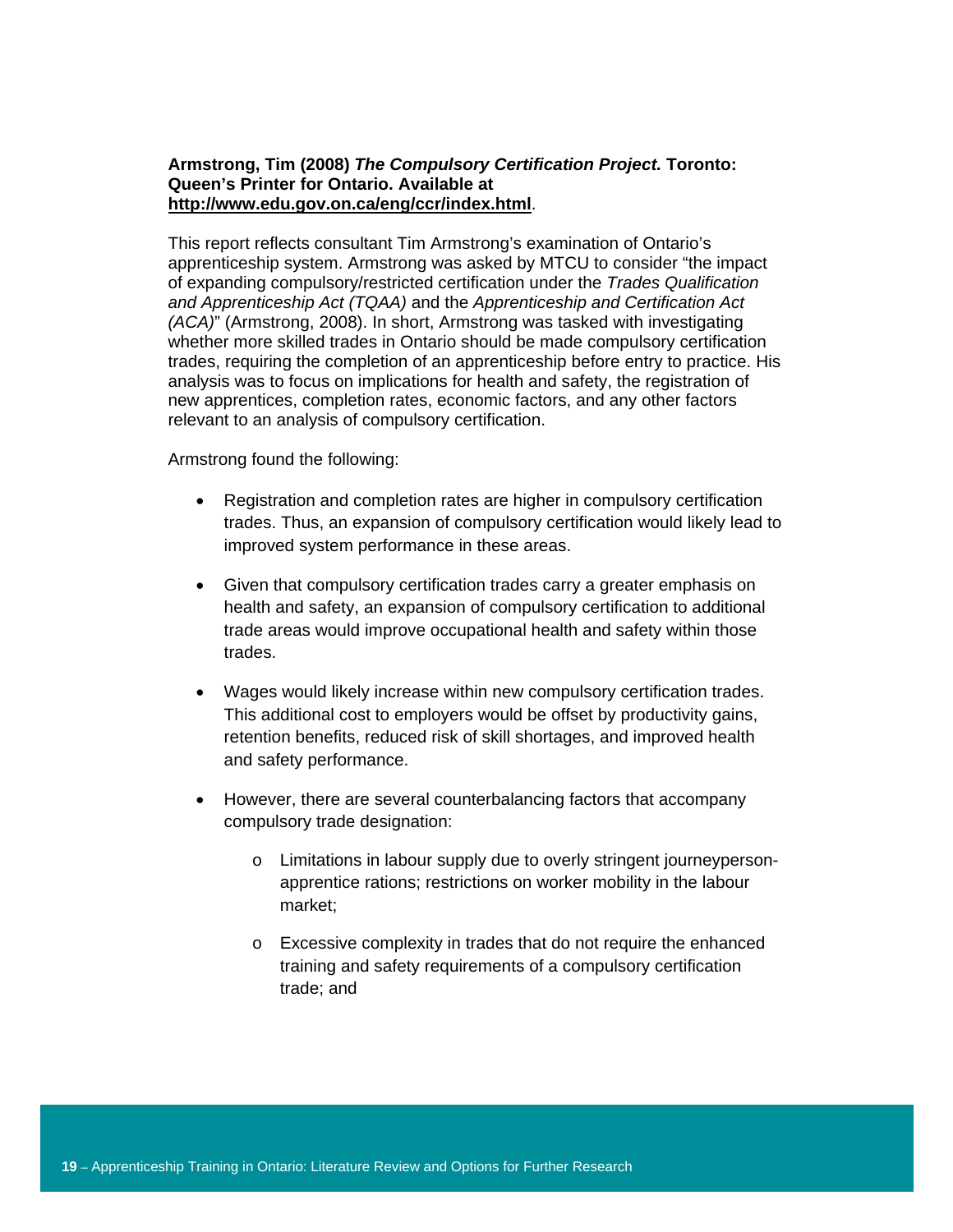o Micro-labour market issues (e.g. urban vs. rural) may complicate the expansion of compulsory certification.

Armstrong recommends a new governance structure to pre-figure any expansion of the compulsory certification system in Ontario. Specifically, Armstrong recommends:

- MTCU consults with stakeholders to establish a new, all-trades governance institution—a College of Trades. This new body would consider applications for compulsory certification; engage in certification enforcement; raise the profile and status of trades; and provide for periodic review of apprenticeship ratios.
- This new body will evaluate applications for compulsory certification against the public interest, including health and safety, economic impact, impact on apprentice-journeyperson ratios, appropriateness to the given trade, labour mobility, and implications for those currently working in the trade area.
- Improvements to the existing data collection and retrieval systems to allow meaningful statistical comparisons between voluntary and compulsory trades.
- The development of an all-inclusive statute to replace the ACA and TQAA.

## **Association of Colleges of Applied Arts and Technology of Ontario (1997)**  *Apprenticeship 2000: Ontario Community Colleges' Vision for the 21st Century.* **Toronto: Association of Colleges of Applied Arts and Technology of Ontario.**

This government submission broadly outlines Association of Colleges of Applied Arts and Technology of Ontario's (ACAATO) (now Colleges Ontario) goals for the apprenticeship system:

- Flexibility through innovative approaches in program delivery to meet apprentice and employer 'just-in-time' training needs;
- Cost-effective 'in-school' training to reduce costs for students;
- Access to further training and certification for individuals with work experience or who meet established entry requirements—greater and more efficient recognition of prior learning;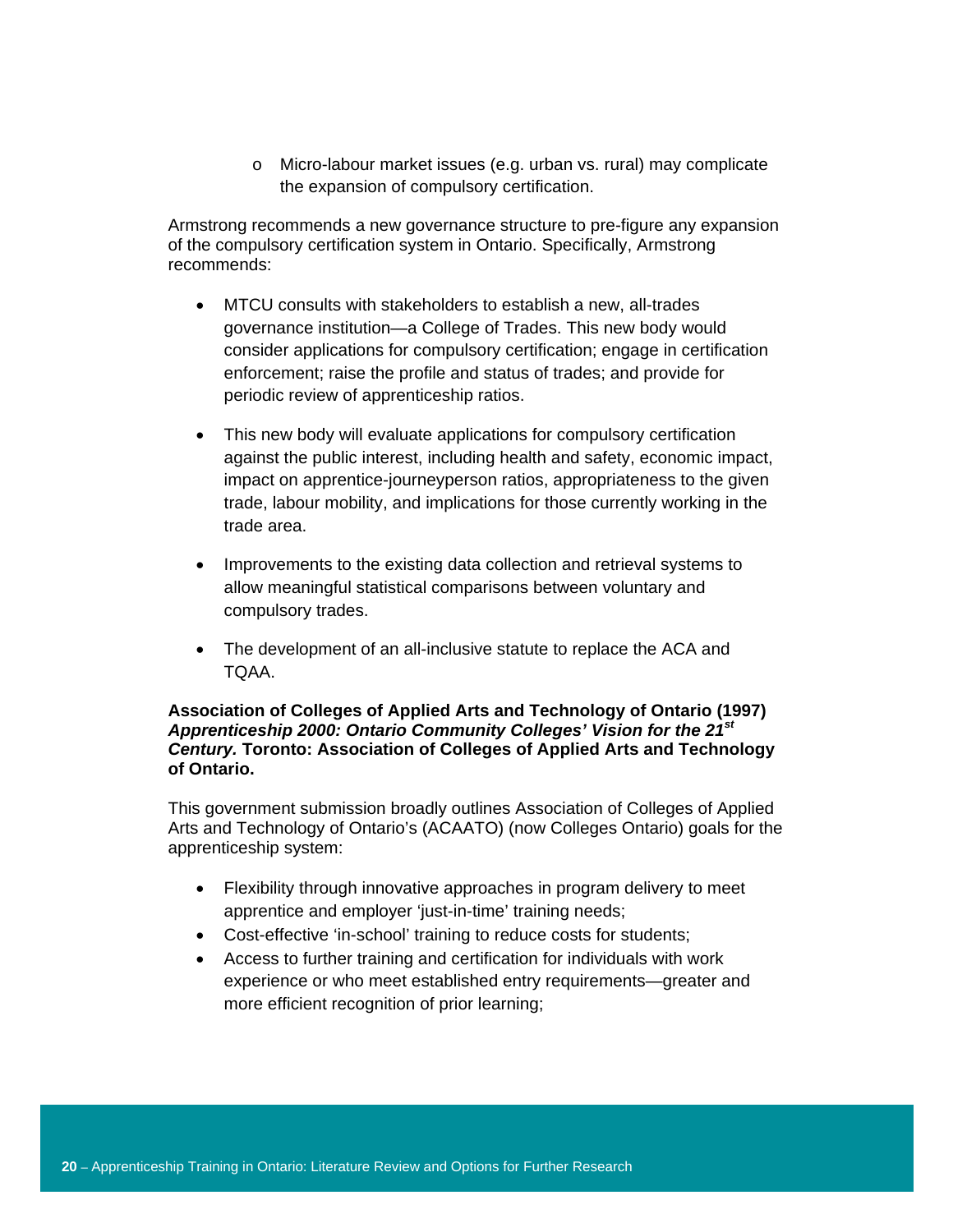- Portability of apprenticeship credentials between training and education systems, employers, and jurisdictions;
- Increased investment in apprenticeship by all partners;
- Increased industry ownership of apprenticeship programs;
- Competency-based outcome standards, as opposed to duration requirements; and
- Cost-efficient and streamlined administration and client services.

In addition the paper expresses many of the concerns over apprenticeship indicated elsewhere in the literature, including instability of funding (especially after the withdrawal of federal support), and the need to equip apprentices with basic 'soft' employability skills for the workforce, including numeracy and literacy.

# **Canadian Apprenticeship Forum (2004)** *Accessing and Completing Apprenticeship Training In Canada: Perceptions of Barriers***. Ottawa: Government of Canada.**

Through a series of stakeholder interviews, focus groups, and a comprehensive review of existing literature, this paper identifies nine major perceived barriers to the apprenticeship system in Canada:

- Negative attitudes to apprenticeship and a poor image of the trades on the part of young people, parents, and employers.
- A lack of information and awareness of apprenticeships often reinforced by a lack of support for trades among school teachers and guidance counselors, and within school curricula.
- Some apprentices, particularly women, Aboriginal people, members of visible minority groups, recent immigrants, and persons with disabilities, face a number of barriers that can create an unwelcoming workplace or training environment.
- High cost of apprenticeship to individuals (tuition and tools), unions and employers, including wage and supervision costs. Employer costs are particularly severe for small businesses.
- Strong concerns among employers, unions, and individuals over the impacts of economic factors that lead to a lack of work hours and thus interruption or termination of apprenticeships.
- Concerns about the lack of resources to support apprenticeship, including resources in secondary schools, communities, and agencies providing service to communities or groups of individuals.
- Concerns about the basic and essential skills of apprentices.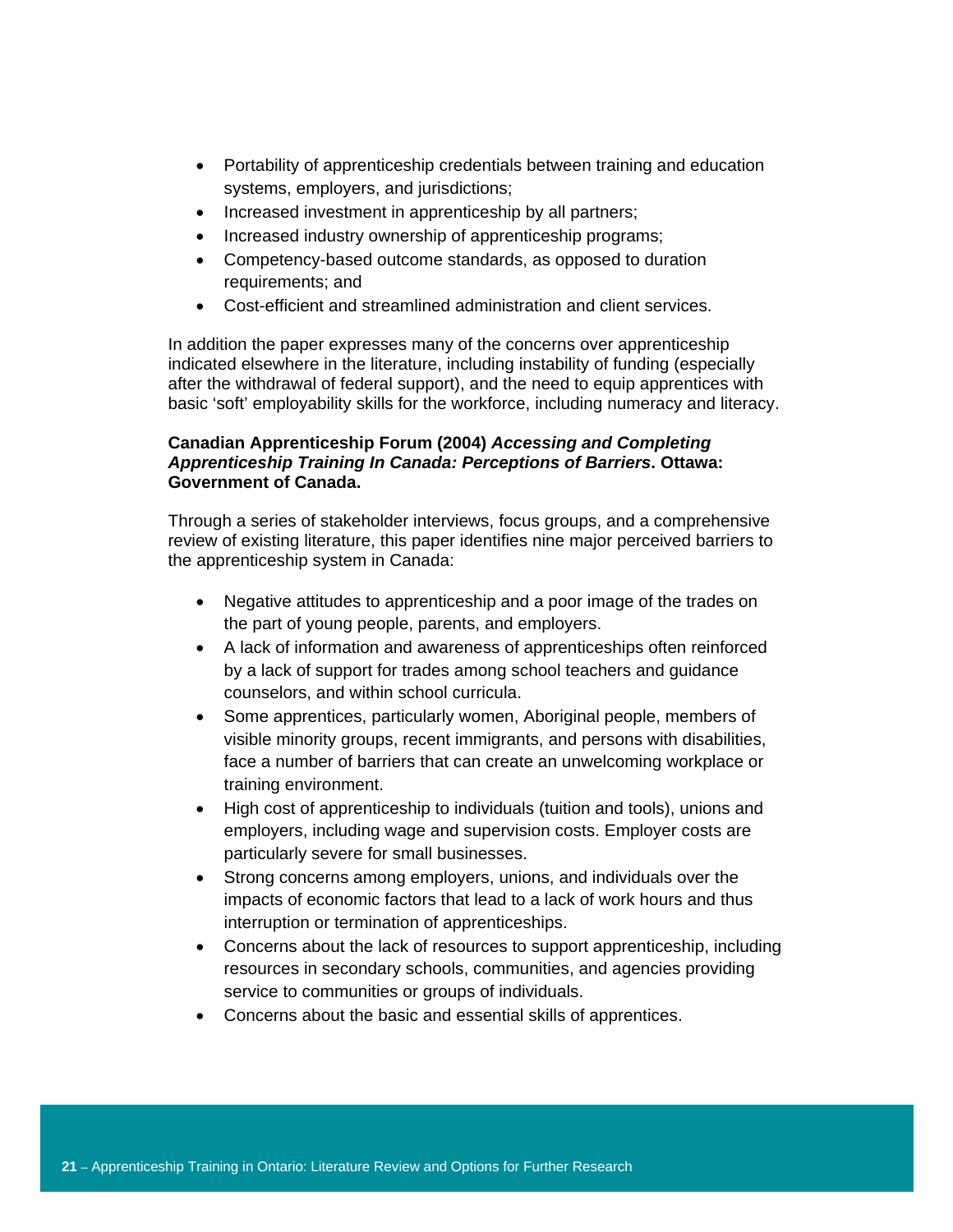- Shortcomings of workplace-based and technical training—inflexible block release arrangements, lack of flexible technical training options, lack of mentorship programs, and journeypersons unprepared for roles as trainers and mentors.
- Issues regarding regulations governing apprenticeship, such as inflexible journeyperson/apprenticeship ratios and licensing requirements and the absence of national standards or core curricula in many trades.

The paper notes that these barriers are particularly problematic for women, Aboriginal individuals, recent immigrants, visible minorities, and persons with disabilities.

To address these issues, the paper recommends:

- Embracing policies that change perceptions and attitudes towards the trades.
- Increase efforts within secondary schools to support and promote the trades through counseling, information, promotional programs and enhanced teacher awareness.
- Develop more welcoming workplace cultures for individuals from under-represented groups.
- Address costs encountered in initiating apprenticeship programs, as well as costs faced by apprentices in pursuing apprenticeship programs.
- Mitigate the impact of economic factors that can lead to a lack of work and interruption or termination of apprenticeships.
	- o Provide for more geographic and employer mobility among apprentices, as well as more flexible technical training periods.
- Reassess the adequacy of resources dedicated to apprenticeship.
- Provide the essential skills (numeracy, literacy, computer skills, and other 'soft' skills) that enhance success in apprenticeship programs.
- Provide flexible and accessible technical training programs.
- Seek to harmonize rules, regulations, and standards affecting trades and apprenticeships across Canada.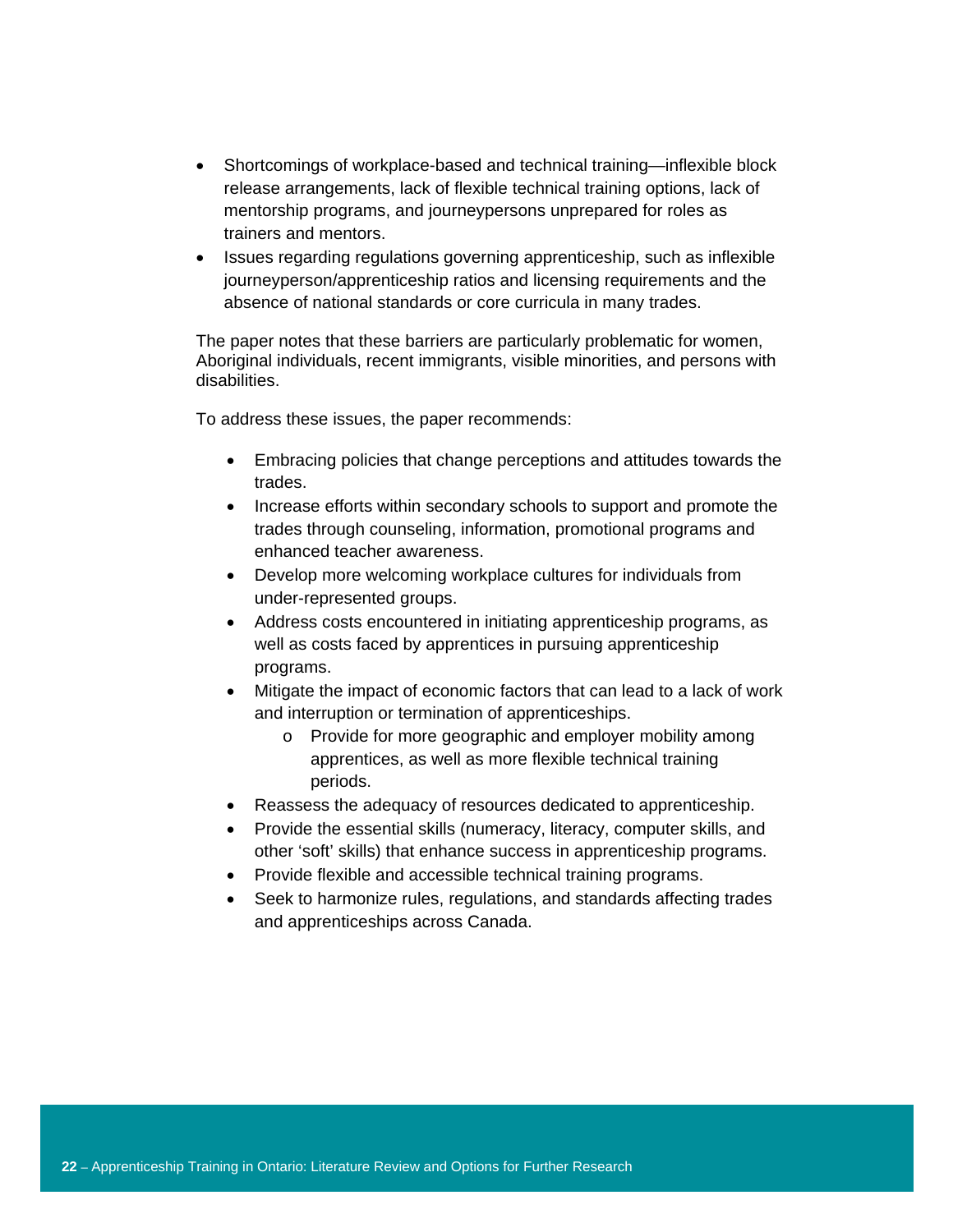### **Canadian Apprenticeship Forum (2006)** *Apprenticeship—Building a Skilled Workforce for a Strong Bottom Line.* **Ottawa: Canadian Apprenticeship Forum.**

This paper attempts to assess whether apprenticeship delivers a net benefit or net cost to employers. By comparing an employer's costs (wages and benefits, opportunity costs, disbursements, and administration) with benefits (revenue generated by apprentice, applicable tax credits), the paper concludes that apprenticeship delivers a net benefit, over the course of an apprenticeship program, to all 15 trades surveyed in the paper. On average, for every dollar spent on apprentice training, an employer receives a return of \$1.38. In addition, the report found that revenue generated by an apprentice increases over the course of their program, while costs related to journeyperson time spent training apprentices declines over each year of an apprenticeship.

As part of its research project, the paper also conducted a qualitative survey of employers. Overall, employers cite the need for skilled labour as the most important reason to engage apprentices. In addition, employers felt apprentices help improve the skills and productivity of journeypersons, and the benefits for an employer who trains its own journeypersons through apprenticeship includes higher overall productivity.

The paper also highlights that fears over 'poaching'—or the loss of apprentices to competitors, different industries or other regions—remains a serious concern for many employers, particularly in Atlantic Canada and Saskatchewan.

#### **Canadian Council on Learning (2006)** *Apprenticeship Training in Canada.*  **Ottawa: Canada Council on Learning. http://www.cclcca.ca/CCL/Reports/LessonsInLearning/apprenticeship-LinL.htm**.

In this paper, the CCL conceptualizes apprenticeship training as a means to address 'looming' skills shortages and youth unemployment. According to the report, the skilled trades workforce is aging faster than other segments of the labour market, creating the potential for shortages in these fields. This problem is compounded by the fact that youth are discouraged or disinclined to pursue employment in the skilled trades, immigrants to Canada do not enter the trades in large numbers, and that participation in apprenticeship by women remains low.

The report also notes that youth who do not possess a postsecondary credential increasingly struggle to find stable employment. It is suggested that apprenticeship can act as an effective transitional tool to assist these individuals into the labour market.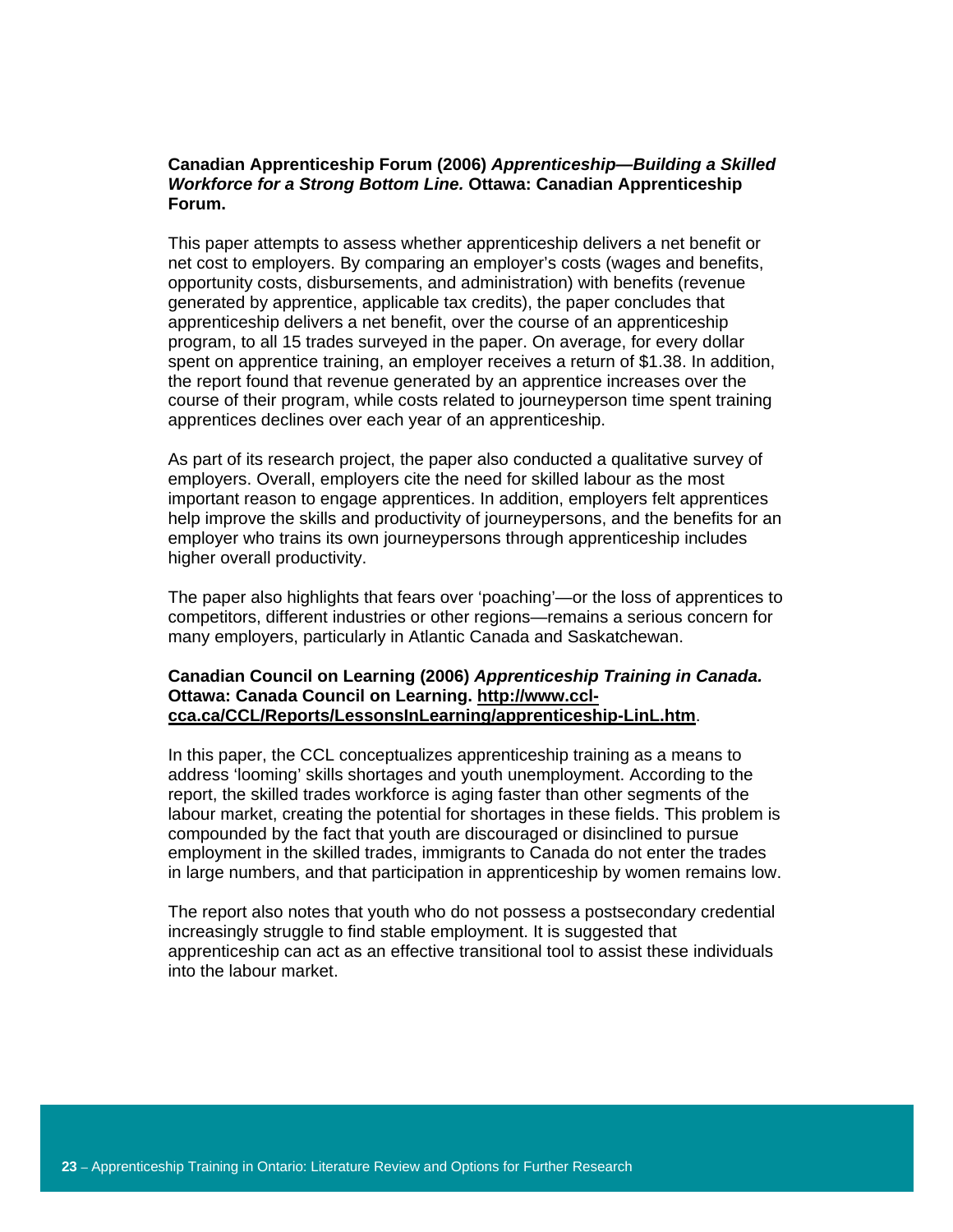However, the CCL concludes that apprenticeship is still not a preferred postsecondary pathway in Canada, remaining largely the domain of older workers. Moreover, there is evidence to suggest the rate of apprenticeship completion is falling.

The report also notes that employers are reluctant to hire apprentices due to the perceived cost and risk. To counter this, CCL suggest governments become more active in encouraging employers to participate in apprenticeship training. Recent initiatives such as tax credits for apprenticeships in Ontario and British Columbia were lauded as important first steps. In addition, the report calls for efforts to overcome perceived individual barriers to apprenticeship to encourage more youth to follow this pathway.

#### **Conference Board of Canada (2002)** *Solving the Skilled Trades Shortage.*  **Toronto: The Conference Board of Canada.**

This submission to Human Resources and Social Development Canada (HRSDC) begins with the historical observation that Canada does not have a strong tradition of apprenticeship, and has tended to satisfy its skilled labour requirements through immigration. As such, there is little in the mainstream education system that encourages youth to pursue skilled trades following secondary school. Unlike the relatively streamlined application process for universities and career colleges, applying for an apprenticeship is very complex. Prospective apprentices must:

- Find an employer who wants to handle an apprentice;
- Contact, or have the employer contact, an MTCU training consultant;
- Have the training consultant meet with them and their employer at the workplace to assess the employer's ability to train; and
- Sign an apprenticeship contract, which registers them as an apprentice.

Years of treating the skilled trades as a secondary career path have diminished the status of these occupations in the eyes of youth. This is not helped by survey results that suggest higher rates of unemployment and lower earnings of apprenticeship graduates. Indeed, the skilled trades appear to suffer from the seemingly paradoxical problem of high levels of unemployment in the trades coinciding with claims of skilled labour shortages. This can arise when a perceived shortage becomes an actual shortage irrespective of actual labour market circumstances—the result of mobility constraints, inappropriate/incomplete skill sets, or imperfections in information preventing individuals from moving into vacant positions. Overall, it seems clear the labour market is not efficiently satisfying employer requirements, particularly where skilled trades are concerned.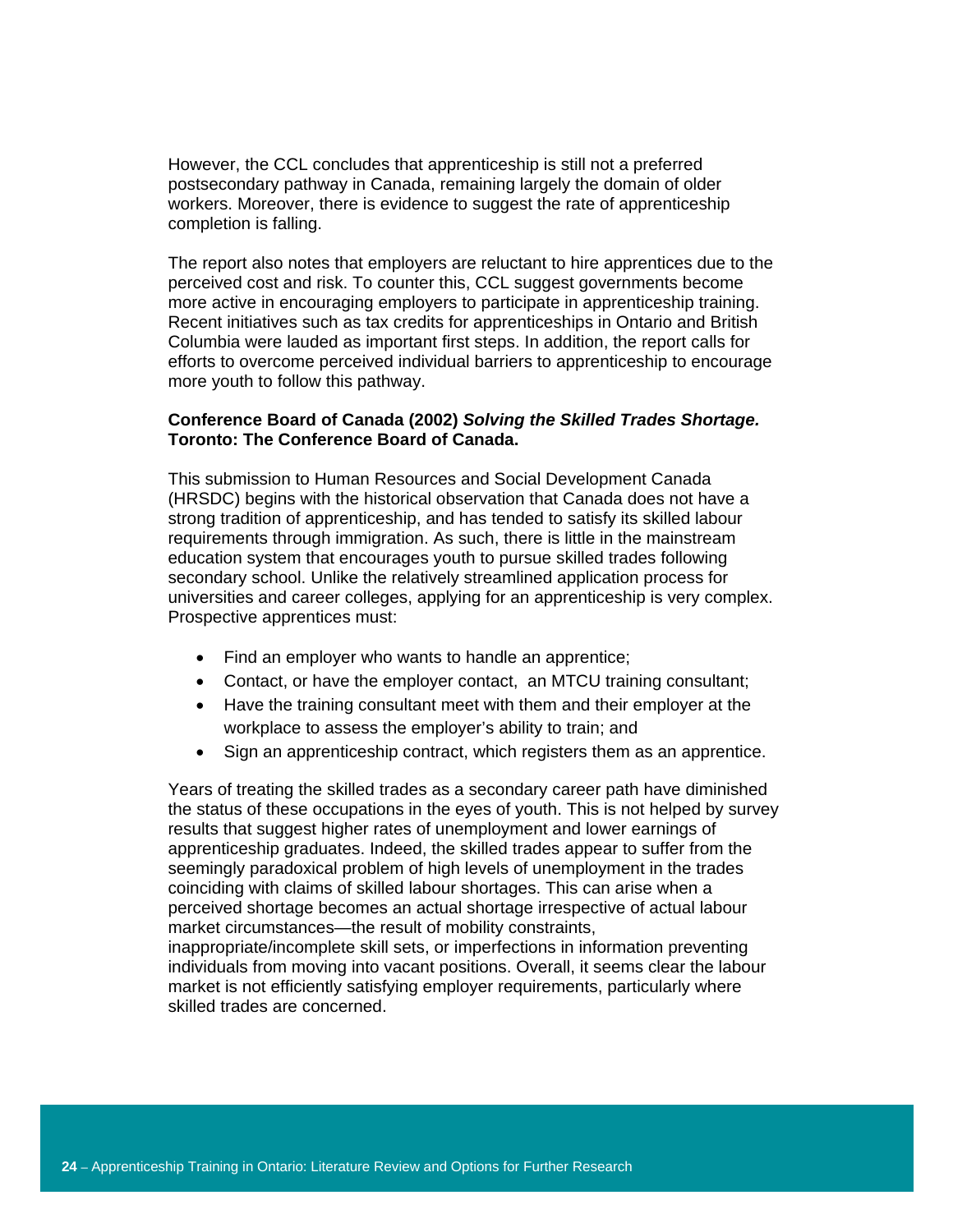The paper explores three broad sets of barriers to success in the apprenticeship system, and proposes various solutions to these challenges.

Barriers to youth include:

- Unattractiveness of the skilled trades;
- Lack of proper information;
- Rational behavior—apprenticeship is perceived to be relatively high-risk when compared to other forms of higher education;
- Lack of awareness of employer expectations; and
- Lack of clear career paths.

To address these barriers, the paper suggests:

• Improved communications aimed at changing attitudes, delineating clear career paths, and programs to build 'soft' skills and qualifications.

Barriers to employers include:

- Attracting youth (for attitudinal reasons discussed above);
- Lack of a business case for engaging apprentices;
- Lack of information;
- The lack of coherent interjurisdictional training standards;
- Mismatches of workplace schedule and training system (such as block release requirements);
- Stereotyping of particular groups (women, Aboriginals, individuals with disabilities), preventing their movement into apprenticeship;
- Perceived lack of loyalty (worries about poaching externalities); and
- Employer management practices.

To address these barriers, the paper suggests:

- Employers, like youth, require a communications strategy aimed at changing their perceptions and behaviours.
- Employers also need a 'business case-in-a-box' to assist with apprenticeship decision-making.

Barriers to institutional co-ordination include:

- Lack of institutional connectivity;
- Lack of immediate and compelling reasons to co-operate;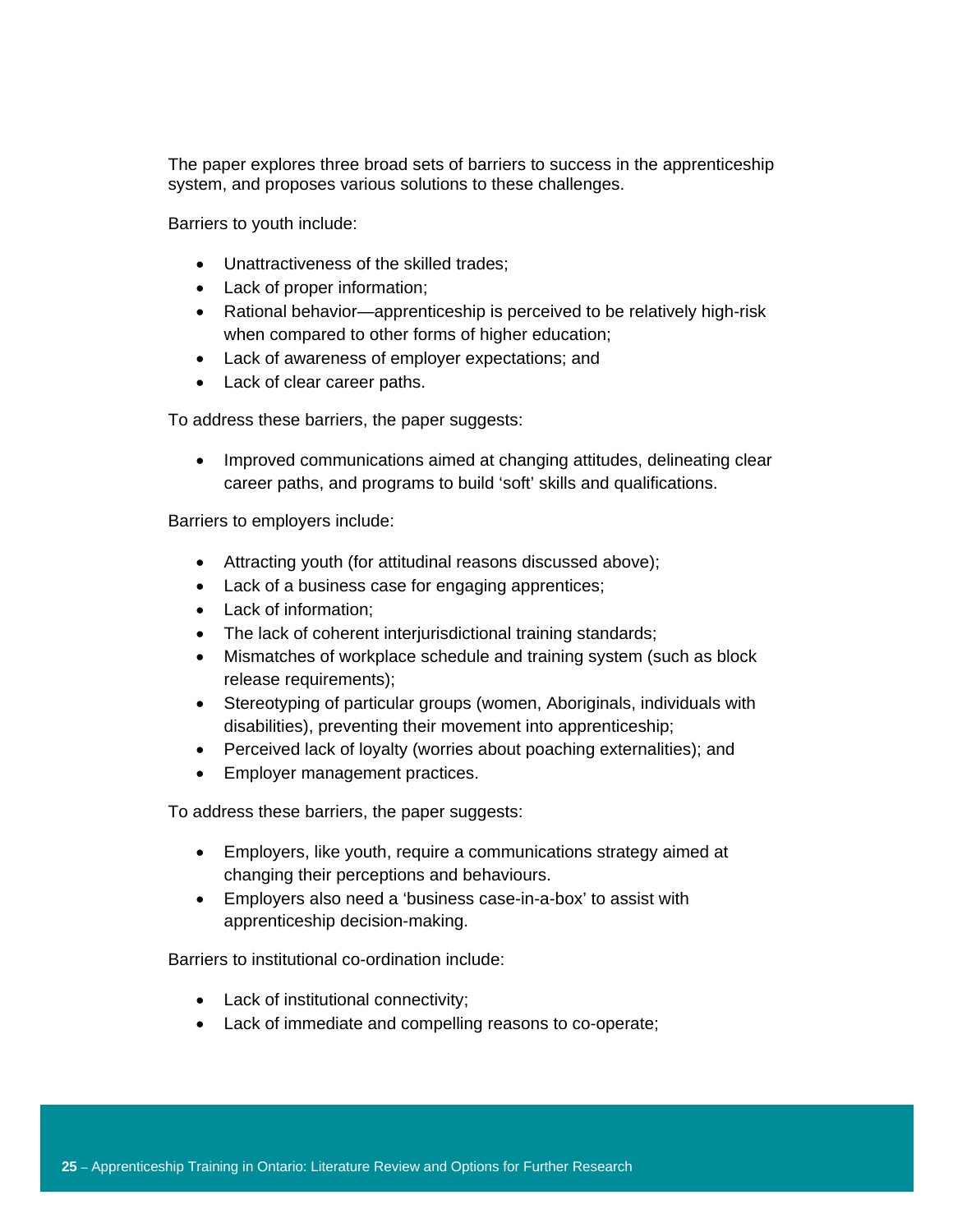- Lack of institutional responsiveness;
- Credentialing; and
- The 'closed shop'—or limiting the number of new apprentices in the interest of unionized workers.

To address these barriers, the paper suggests:

• Integration, cooperation, and shared risk should be the founding principles for a process of open consultation and negotiation aimed at developing a more seamless apprenticeship system

## **Department of Education (2002)** *Apprenticeship in Nova Scotia: A Discussion Paper.* **Halifax: Government of Nova Scotia.**

Citing the effects of both economic growth and changes in the economic structure of Nova Scotia, this discussion paper suggests the existing provincial apprenticeship system is in need of reform to ensure it meets the needs of the citizens and industry of Nova Scotia.

In particular, the paper notes some general challenges:

- Workers want to possess a variety of skills that make them more flexible in the workplace.
- The business community wants less regulation.
- The system will be under increasing demand, but financial support for apprenticeship may not grow at the same rate.
- Taxpayers want greater accountability for the system.
- Most students would prefer to attend college or university.
- Students are often unaware of the opportunities available in apprenticeship, particularly in the industrial and motive power trades.

To address these issues, the paper structures discussion around nine areas:

- A new vision for apprenticeship in Nova Scotia.
- The scope of industry's role in apprenticeship training.
- Role, function, and make-up of the Provincial Apprenticeship Board.
- Role and Function of the Apprenticeship Training Division of the Department of Education.
- The regulatory framework for apprenticeship.
- Role of youth in apprenticeship.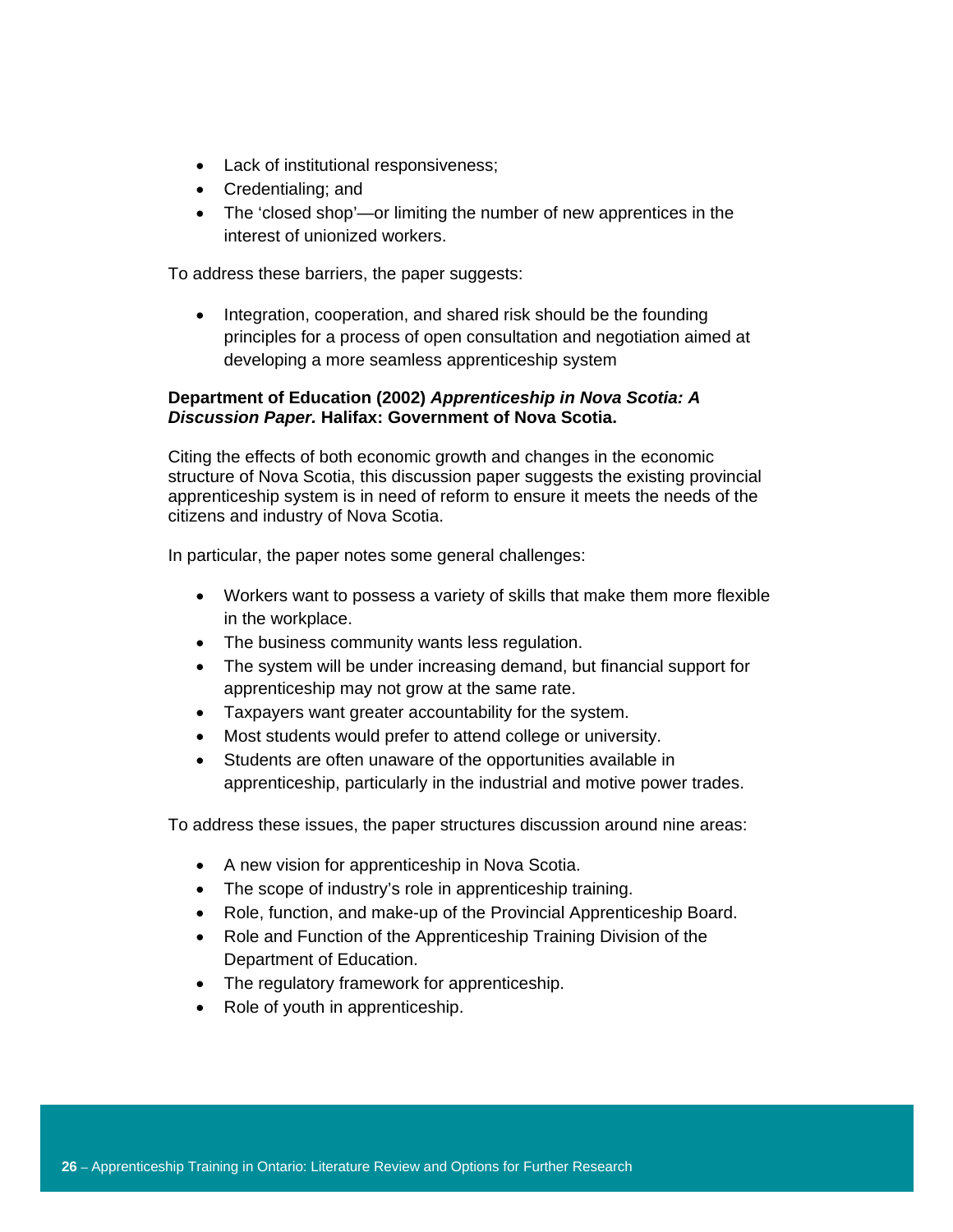- Funding of apprenticeship
- Greater variety of training options within the traditional trades.
- Roles of employers and apprentices in apprenticeship training.

## **Department of Education (2002)** *Apprenticeship: Achieving Excellence Through Partnership.* **Halifax: Government of Nova Scotia.**

This paper reflects the outcomes of the public consultations initiated by Nova Scotia's Department of Education concerning the structure of the provincial apprenticeship system. The report makes 25 recommendations, broadly covering the following:

- System design, including multi-year strategy and funding plans, the development of performance measures, and an overall expansion of apprenticeship in Nova Scotia.
- Adjustment of the governance structure, including a review of the Provincial Apprenticeship Board (PAB), appointing members of the PAB from stakeholder nominees, and establishing a new system of trade advisory committees.
- A new funding structure, where costs are shared between employers, apprentices, and government. The report also suggests user fees be reviewed.
- Creation of flexible training options.
- Expanded pre-employment training programs and the creation of a pilot youth apprenticeship program.
- Education and outreach programs directed at employers and youth.
- Review the scope and impact of compulsory certification.
- Amend existing legislation to reflect the recommendations.

## **Gallagher, P & Kitching, A (2003)** *Canada's Community Colleges and Alternation.* **In Shuetze, H & Sweet, R (eds.) Integrating School and Workplace Learning in Canada: Practices and Principles of Alternation Education and Training. Montreal: McGill-Queen's University Press. 156- 174.**

Gallagher and Kitching assess the success of Canadian community colleges as gateways to labour market entry for youth. The paper also deals with the interaction of the apprenticeship system with community colleges across Canada.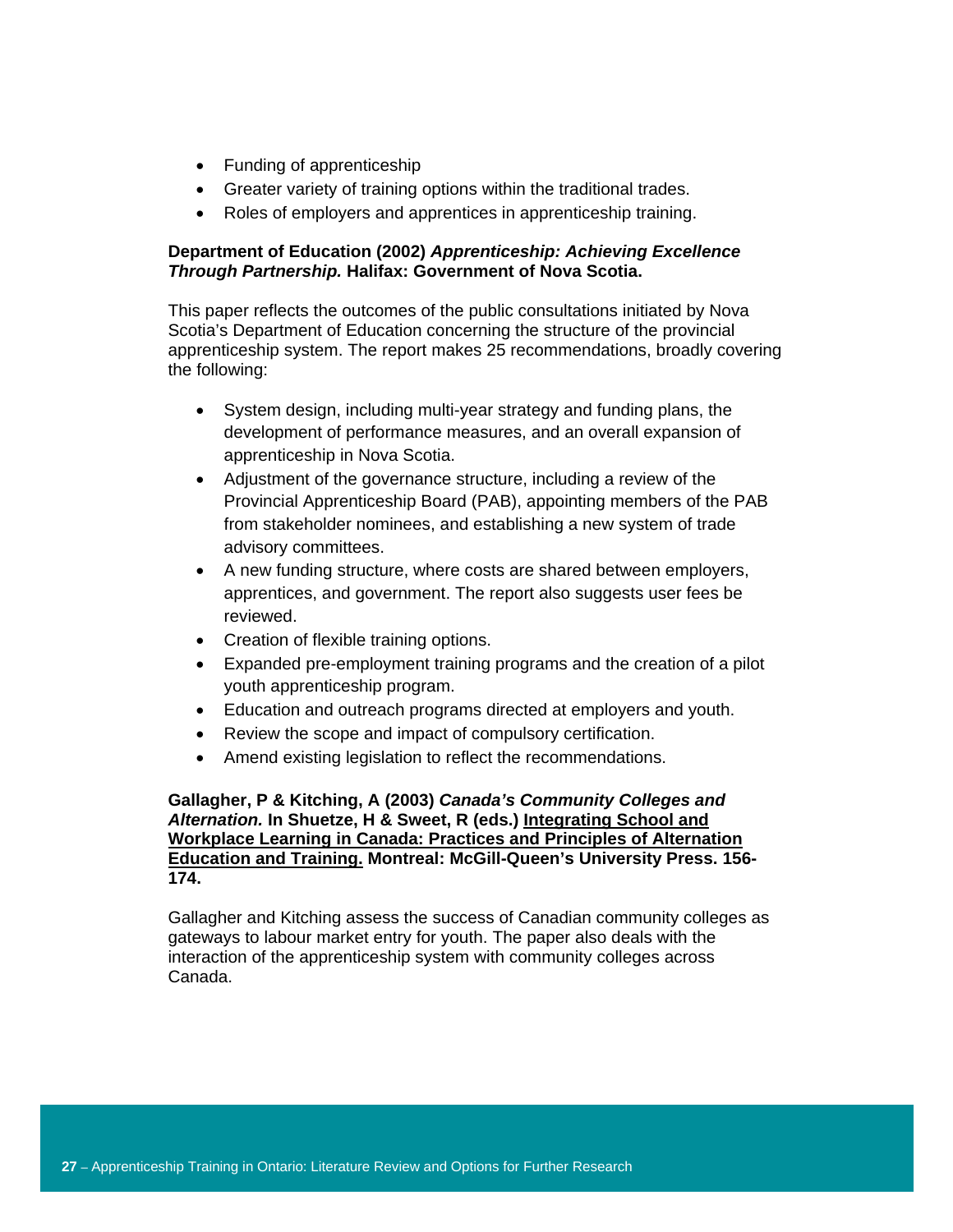Prior to the advent of provincial community college systems, apprenticeship was administered almost exclusively by employers and senior tradespersons. It operated amidst the widespread assumption that 'learning by doing' was separate from, and inferior to, more academic education.

This bias was incorporated in the new community college systems, as the 'theoretical' components of apprenticeship were moved into the new institutions. This created an unforeseen barrier to apprenticeship educations, as the 'block release' educational requirement made hiring apprentices unattractive to many employers.

#### **Heinz, W (2003)** *The Restructuring of Work and the Modernization of Vocational Training in Germany.* **In Shuetze, H & Sweet, R (eds.) Integrating School and Workplace Learning in Canada: Practices and Principles of Alternation Education and Training. Montreal: McGill-Queen's University Press. 25-43.**

This chapter takes issue with the widespread belief that Germany represents a model of vocational training that effectively balances the needs of students seeking job training and the requirements of employers.

The heavy educational streaming that occurs in the German system (between vocational training, polytechnic colleges, and universities) produces results frequently out of sync with the educational aspirations of students and parents.

The German vocational education system is struggling to cope with the increasing flexibility demanded by globalized, post-Fordist economies. Apprenticeship is increasingly seen by students as a platform for a variety of career paths rather than a form of job-specific training. There is also a perception that the design of the vocational education system may act as a barrier to economic restructuring.

In contrast to Canada and the US, German apprenticeship continues to emphasize more long-term employment planning and relies on a corporatist public policy structure.

## **Lehmann, W (2005)** *I'm Still Scrubbing the Floors: Experiencing Youth Apprenticeships in Canada and Germany***. Work, Employment and Society. 19(1). 107-129.**

Proceeding from a school-to-work transition perspective, Lehmann compares the effectiveness of Alberta Registered Apprenticeship Program (RAP) and Germany's dual apprenticeship system. He finds that the German system is far more effective at providing information to prospective and current apprentices,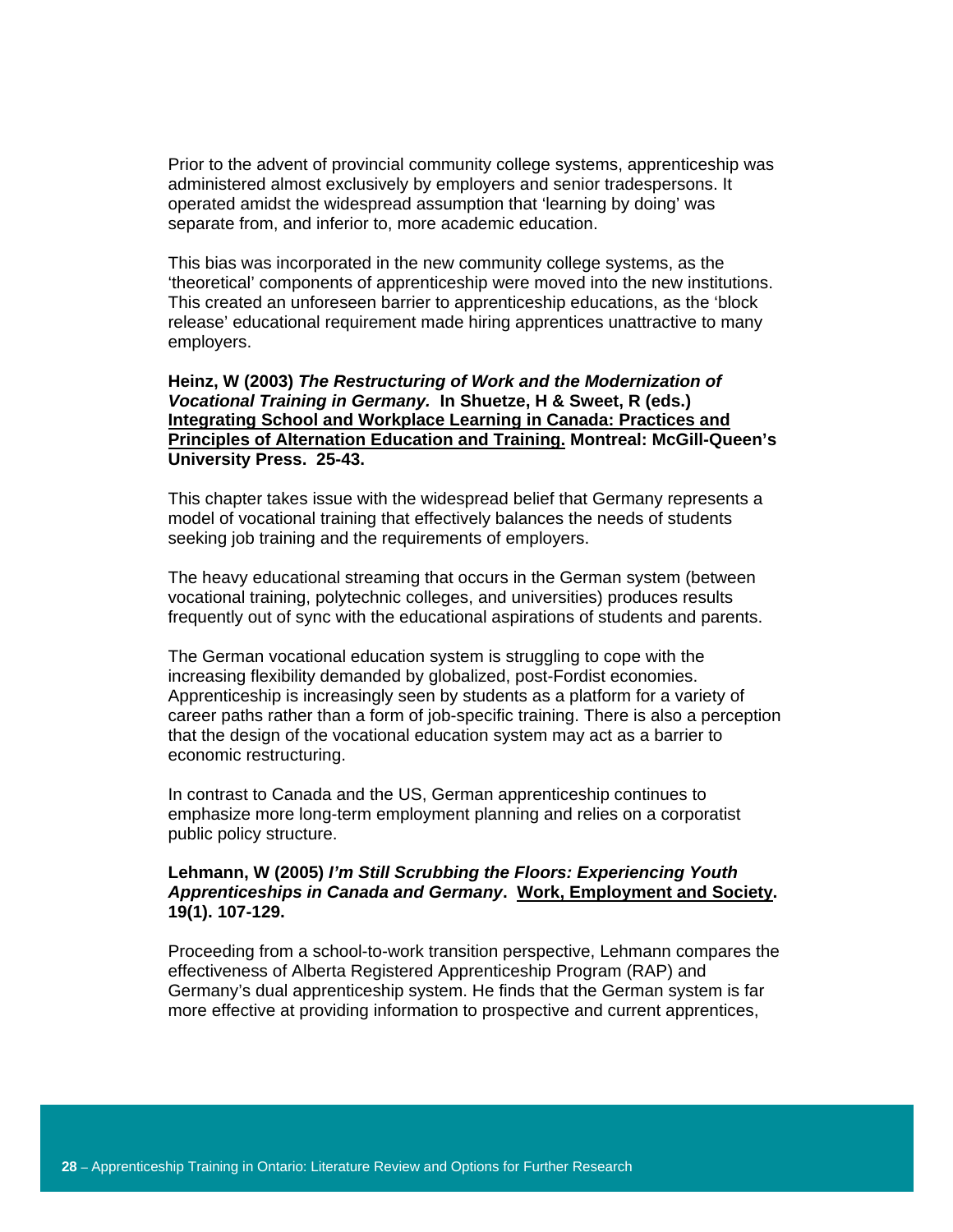and is more efficient at providing participants with 'soft' employability skills such as critical thinking and problem solving. German apprentices also had a clearer sense of the career paths available to them. However, as Lehmann notes, the greater efficiencies of the German system come at the cost of flexibility: the highly corporatist structure of the apprenticeship system leaves little room for innovation. In addition, the German system also relies heavily on 'streaming' within secondary school, severely restricting the career choices of students.

Lehmann also concludes that the German model would not translate well into the Canadian context. The structures, history of joint decision making, and widespread employer commitment to training is largely absent in the Canadian system.

## **Ministry of Advanced Education (2002)** *Discussion Paper: A New Model for Industry Training in British Columbia.* **Victoria: Government of British Columbia.**

This paper reflects the efforts of British Columbia's Ministry of Advanced Education to re-structure the province's apprenticeship and vocational training system. In general, the paper contains concerns over the state of apprenticeship training expressed in national-level or theoretical literature. In particular, the paper notes:

- The inability of the system to adequately respond to the economy's need for particular skilled trades.
- Inflexible, time-based training methods acting as a barrier to innovation in training design and delivery.
- Low completion rates.
- Lack of appeal of skilled trades among youth.
- Lack of employer participation.
- Looming skilled trades shortages.

To address these issues, the paper proposes a new training system. Its key elements include:

- A new Industry Training Authority with representation from trainers, employers, and government.
- A new modularized training system that provides multiple pathways for learners. Traditional apprenticeship structures will be complemented by a greater emphasis on public and private trainers and postsecondary institutions.
- Greater flexibility in credentials.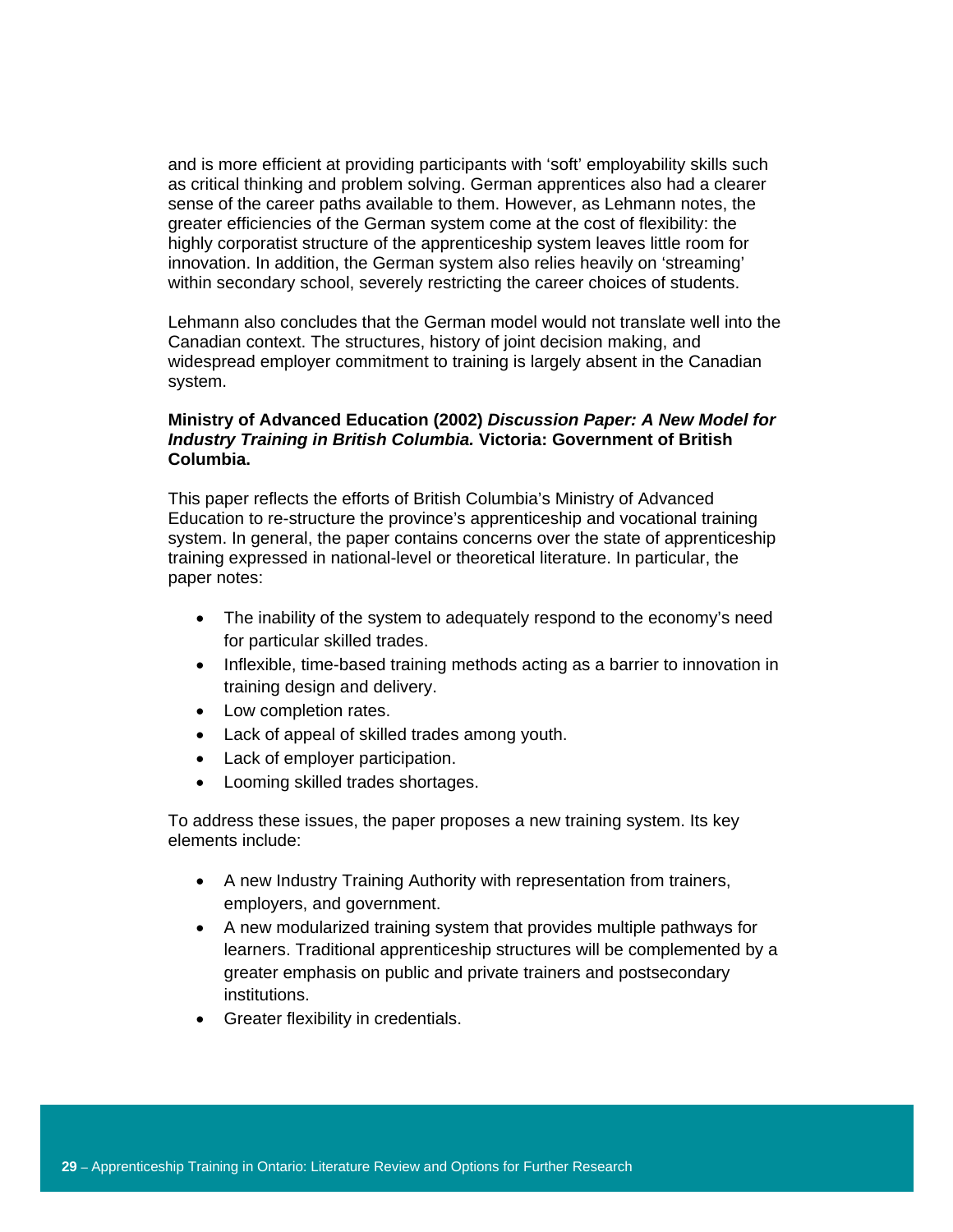• Greater focus on attracting secondary school graduates.

# **Ministry of Advanced Education (2003)** *Consultation Summary of the New Model for Industry Training for British Columbia***. Victoria: Government of British Columbia.**

This paper contains stakeholder feedback concerning the Ministry of Advanced Education's *Discussion Paper: A New Model for Industry Training in British Columbia.* 

In general, stakeholders appeared to be broadly supportive of the new structure. Employers in particular appreciated the flexibility of the proposed system, emphasizing that a 'one-size-fits-all' approach does not meet the need of individual businesses. Employers also felt the continuation of the 'Red Seal' certification was important to ensure quality and mobility of skilled labour. This group remains concerned over the future availability of skilled tradespeople.

Trainers remained concerned over a lack of opportunities for apprentices due to the unwillingness of employers to engage them in employment. They also felt more should be done to market vocational training opportunities to youth.

Current apprentices expressed concerns that modularized training would pigeonhole those involved in apprenticeship training, preventing them from gaining broad skills and reducing their earning power. They were also worried that the new system would shorten the apprenticeship process, depriving apprentices of important on-the-job training.

Unions were worried the new system would not adequately address the unwillingness of employers to engage apprentices for the purposes of training.

## **Ministry of Education (2007)** *Ontario's Apprenticeship and Certification System: Background Paper Prepared for the Compulsory Certification Review.* **Toronto: Government of Ontario.**

Compulsory certification means that an individual must hold a valid certificate of qualification or be registered as an apprentice in a given trade to work or be employed in that trade. Currently, there are 21 compulsory certification trades in Ontario. Trades without this requirement are referred to as voluntary certification trades.

Prepared in advance of an upcoming review on Ontario's compulsory certification system, this paper outlines the legislative history of apprenticeship training in Ontario, as well as an overview of the current system.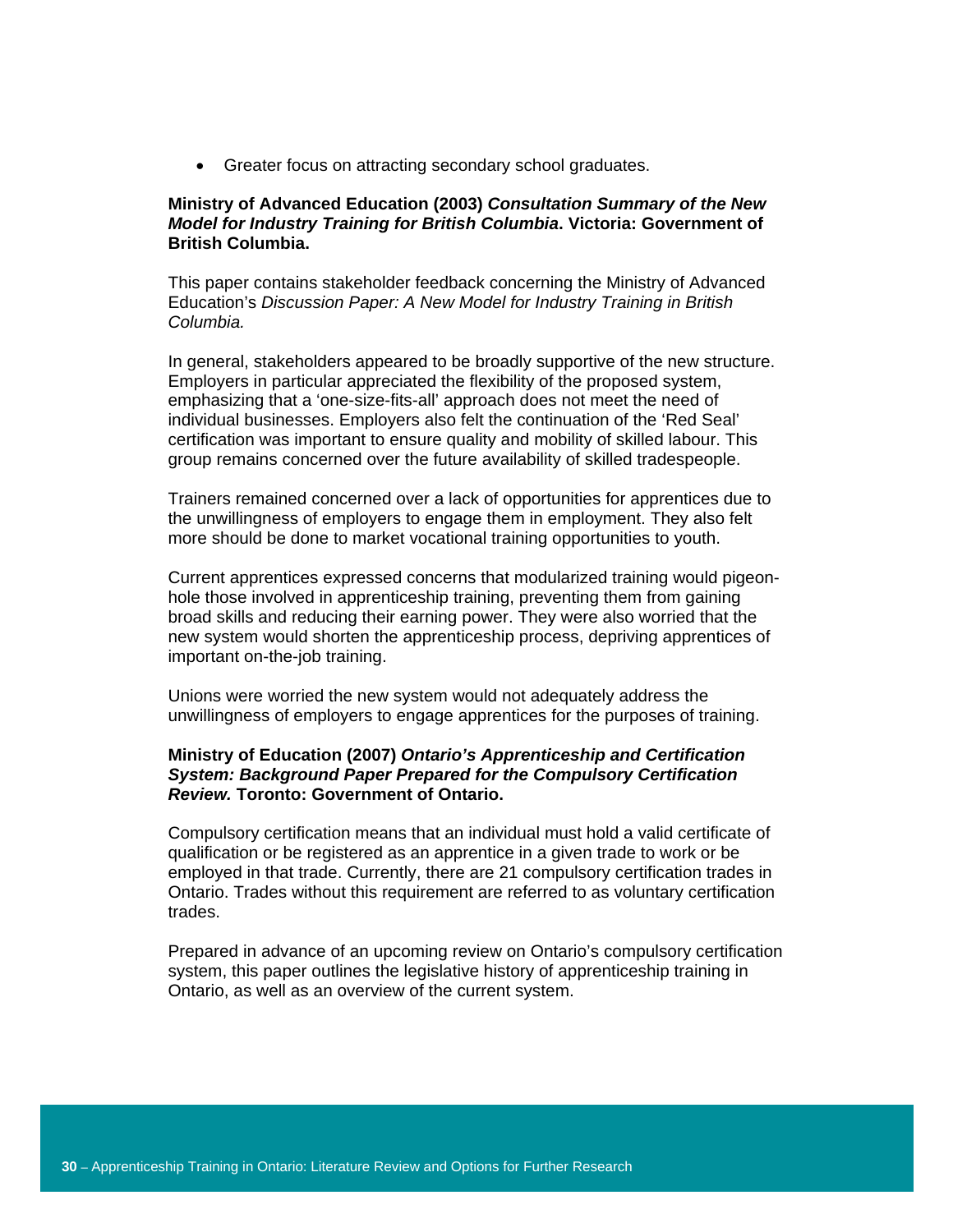Ontario's current compulsory certification system began in 1944 in the automotive repair industry and was expanded throughout the 20<sup>th</sup> century. However, apprenticeship training in Ontario lost both popularity and effectiveness throughout the 1950s and 1960s. In response, the provincial government struck a select committee to investigate the apprenticeship system. In response to their report, the government introduced the *Apprenticeship and Tradesman's Qualification Act*, which in 1990 was renamed the *Trades Qualifications and Apprenticeship Act (TQAA).* This new act was instrumental in spreading compulsory certification to new industries, largely in a bid to give these trades greater credibility.

Through an extensive stakeholder consultation process, the *Apprenticeship and Certification Act (ACA)* was passed in 1998. This new act governed trade designation, the certification process, and allowed 'skill sets' to be considered for certification, as well as 'trades'. Construction trades remain under the authority of the TQAA.

Under the current ACA system, the apprenticeship system in Ontario is a partnership between apprentices, employers, business and labour representatives, colleges of applied arts and technology, the provincial government, and the federal government. There are more than 140 apprenticeship trades in Ontario, including the 21 that require certification. These compulsory certification trades are concentrated in the construction and motive power sectors, in addition to hairstyling.

Currently, employers cover between 75-90 per cent of the cost of training, primarily reflected in the cost of journeyperson instruction in Ontario. The provincial government covers a portion of the cost of in-school training, funds apprentices to purchase tools and equipment, and funds the administration of the system including service for employers and apprentices. Beginning in 2002, apprentices were charged fees for their in-school education, at \$10 for each six hour unit. Typically, this translates into \$400 for an 8 week training period.

On May 16, 2007, the Ministry of Training, Colleges and Universities announced it would review the compulsory certification system. Specifically, the review aims to determine whether compulsory certification should be extended to more skilled trades. A report is expected in early 2008.

**Payeur, C, Emond, N, & Caron, L (2003)** *Toward a Regional Approach To Alternation Education and Training: The Case of Quebec.* **In Shuetze, H & Sweet, R (eds.) Integrating School and Workplace Learning in Canada: Practices and Principles of Alternation Education and Training. Montreal: McGill-Queen's University Press. 44-65.**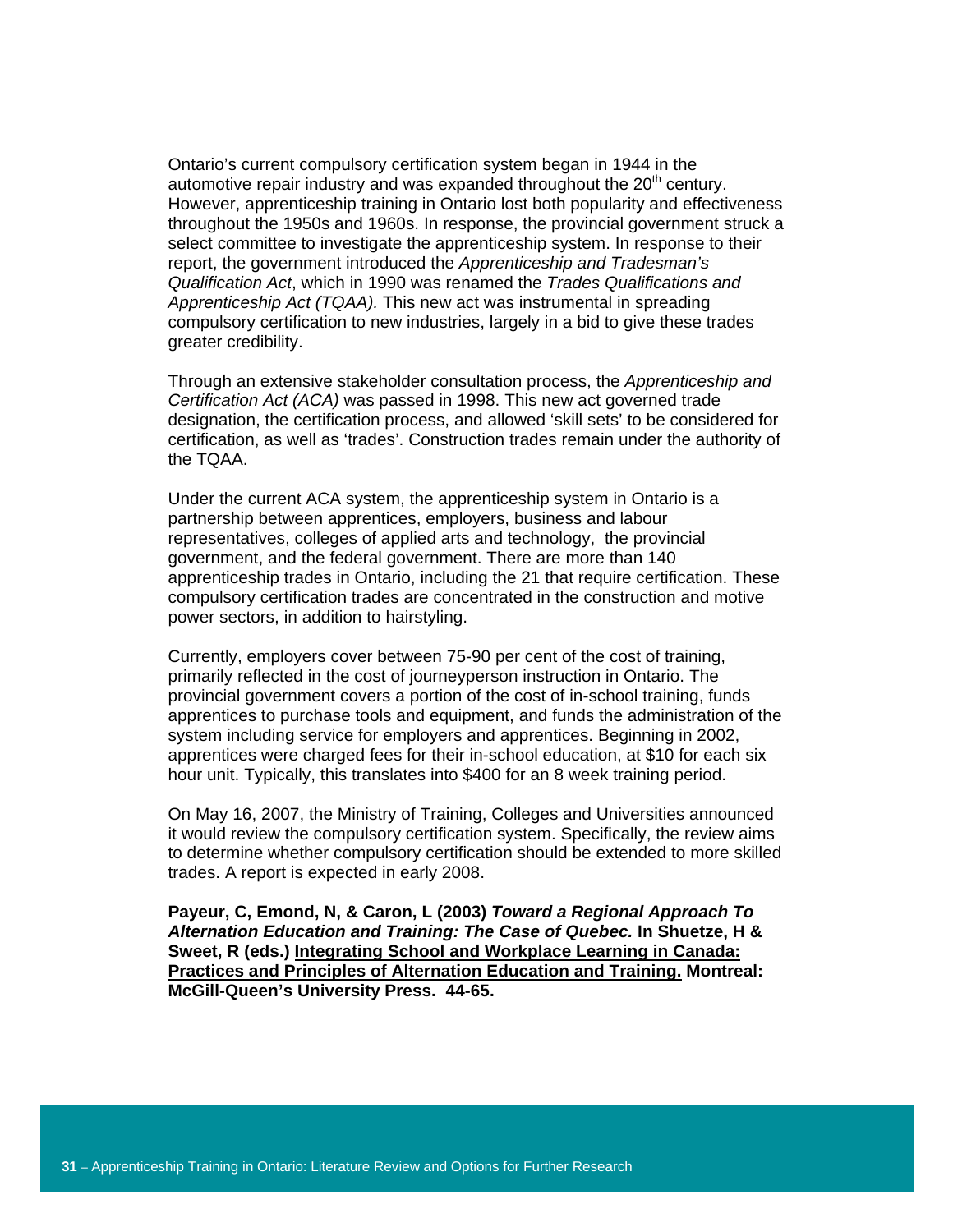This paper argues that a 'regional approach' that takes into account local workplace relations, social structure and economic realities important to assessing the question of alternation education and training.

Quebec is unique in Canada in that it relies exclusively on secondary and tertiary educational institutions to deliver vocational training. The apprenticeship system was abolished in 1964, and briefly revived in 1997 before once again being shut down.

Alternation programs remain a popular means of delivering vocational training in Quebec.

There is currently very little co-ordination between the Secondary Institutions and cégeps in the delivery of vocational training. Overall, the province is indicative of how alternation training systems can be constrained both by local (employers, unions) and external (federal government, global economy) actors.

## **Sharpe, A (2003)** *Apprenticeship in Canada: A Training System Under Siege?* **In Shuetze, H & Sweet, R (eds.) Integrating School and Workplace Learning in Canada: Practices and Principles of Alternation Education and Training. Montreal: McGill-Queen's University Press. 243-259.**

Sharpe's paper identifies several weaknesses in Canada's current apprenticeship system:

- The stagnation of new apprentice registrations in the 1990s relative to the rest of the postsecondary sector.
- The inability of the apprenticeship system to expand beyond traditional fields into newer industries, such as business/commerce, health sciences, ICTs, natural sciences, and social sciences.
- The inability of the apprenticeship system to expand the proportion of women registrants.
- Uneven apprenticeship development between provinces, leading to regional disparities in access to apprenticeship programs.
- Low level of completion rates for apprenticeship programs, and the continuing downward trend in completion rates.

Sharpe concludes that remedial policy should be focused on increasing the retention and time of completion for apprentices; the expansion of apprenticeship into new fields; and increasing the number of women who pursue apprenticeship.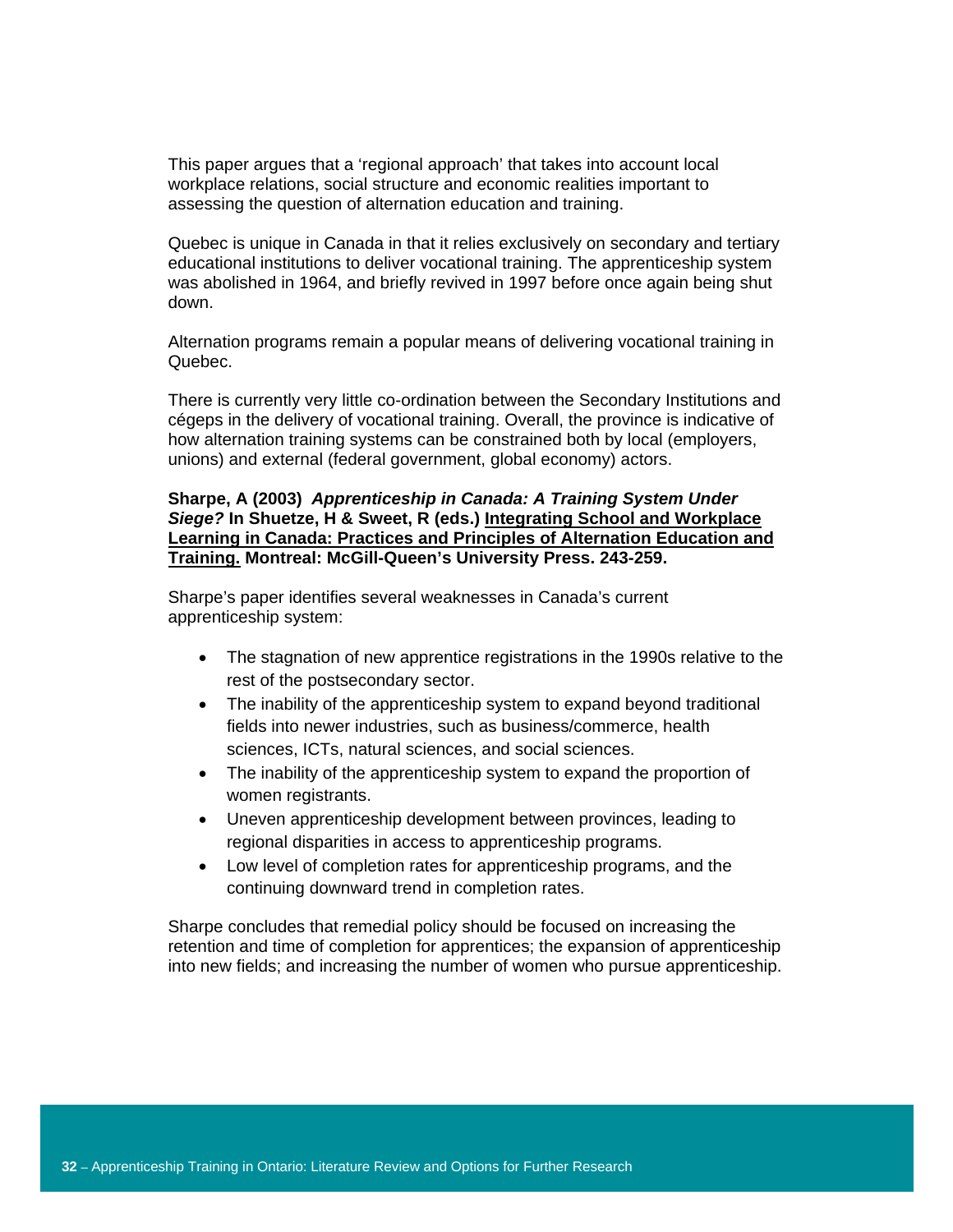# **Sharpe, A. & Gibson, J. (2005). The Apprenticeship System in Canada: Trends and Issues. Ottawa: Centre for the Study of Living Standards***.*

This report explores the Canadian apprenticeship system in context of the dual 'school-to-work' and 'skills shortage' policy agendas. In particular, the report seeks to address the following questions:

- What factors affect employer demand for apprentices?
- What factors affect students' decisions to enter the apprenticeship system?
- What is the principal constraint on apprenticeship registration?
- What accounts for the low apprenticeship completion rates relative to other forms of postsecondary education?
- Given the constraints, what is the most appropriate role for the apprenticeship system within the postsecondary system as a whole, from both a school-to-work and a skills deficit perspective?
- What kinds of reform may achieve this role?

The paper contains a useful jurisdictional comparison of apprenticeship systems. France and Germany are recognized as having particularly successful systems. Both these nations utilize extensive third sector (labour unions, industry organizations) regulation combined with targeted government intervention. The US, UK and Canada use a more market-oriented method for regulating apprenticeship, leading to a general rather than vocational focus in their respective postsecondary education systems.

The paper highlights the following trends in apprenticeship education in Canada:

- Since 1977, apprenticeship has grown at a rate comparable with the overall higher education system, although it remains a small part of the postsecondary sector.
- Apprenticeship registration is cyclical and corresponds to the unemployment rate.
- Apprenticeship registration varies by trade group, province, and gender.
- The number of female apprentices grew throughout the 1990s. However, this growth was concentrated in particular fields (food and service trades). The share of female registration in 'traditional' trades (construction, electrical, heavy equipment) actually fell between 1991 and 2002.
- While apprenticeship registration has grown substantially, the number of completions has not grown proportionally.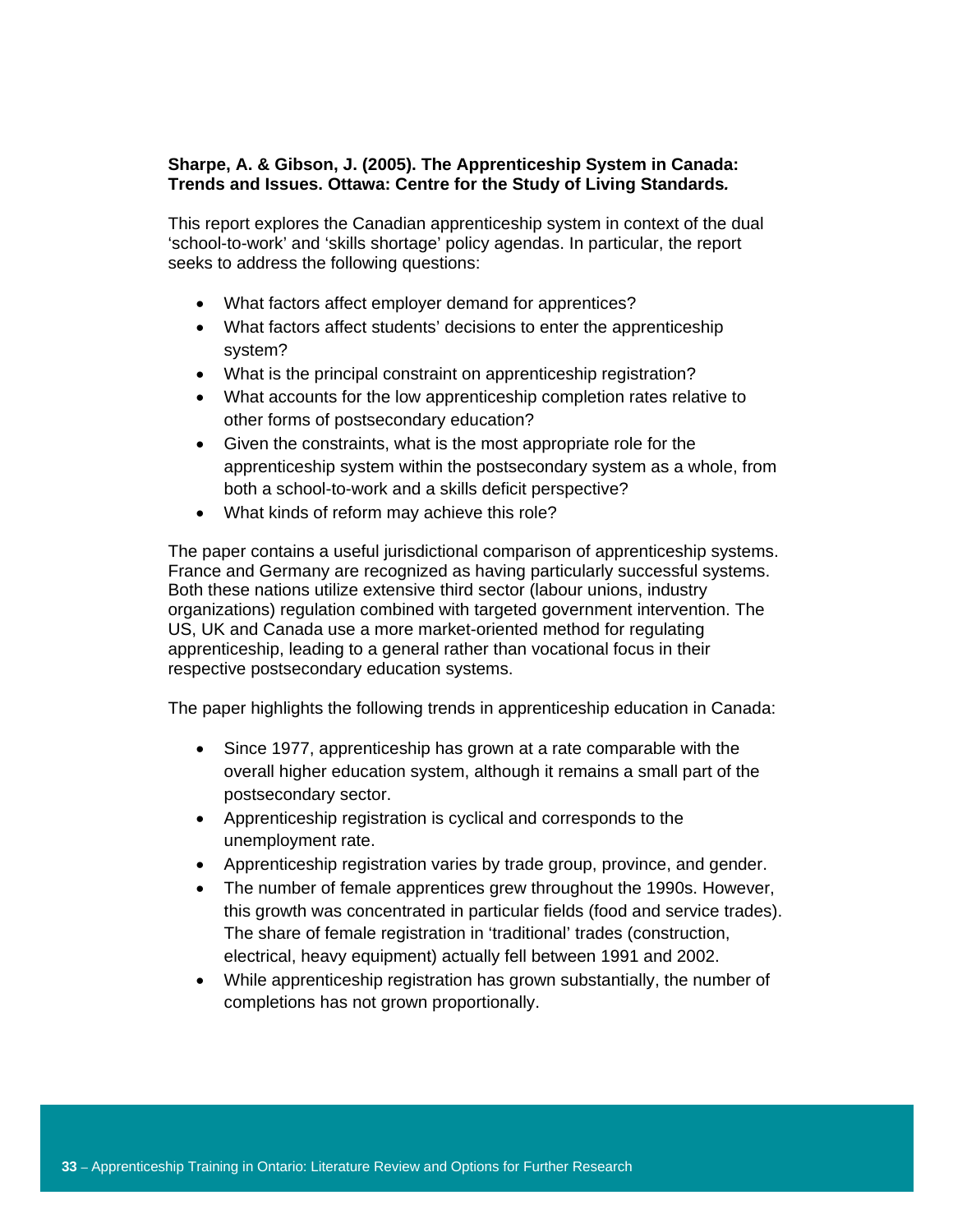The paper also identifies employment instability and a negative societal perception of the trades as serious barriers to increased apprenticeship registration and completion rates.

The paper concludes that the market for apprenticeships is principally constrained by employer demand rather than supply of potential apprentices. Therefore, reform of the apprenticeship system in Canada should focus on three main principles:

- Improving the quality, rather than quantity, of apprenticeship candidates.
- Financial incentives directed towards firms, rather than apprentices.
- The creation of strong apprenticeship sectoral committees to improve apprenticeship and help employers make investments in training.

The paper also advocates 'laddering' apprenticeship into the postsecondary education system, and opting for a more modularized delivery format.

## **Shuetze, H & Sweet, R (2003)** *Integrating School and Workplace Learning in Canada: And Introduction to Alternation Education Concepts and Issues.* **In Shuetze, H & Sweet, R (eds.) Integrating School and Workplace Learning in Canada: Practices and Principles of Alternation Education and Training. Montreal: McGill-Queen's University Press. 3-21.**

This paper positions apprenticeship as a form of alternation education, primarily designed to combine classroom learning with the experiential and cognitive learning of workplace-based education. Apprenticeship is also viewed as a kind of systematic training, where workplace is considered central to the acquisition of experience-based skills.

The paper examines apprenticeship through the school-to-work transition policy rubric. Alternation education programs, such as apprenticeship, are viewed as a means to better improve the relationship of learning to actual job requirements.

**Shuetze, H & Sweet, R (2003)** *New Policy and Research Directions.* **In Shuetze, H & Sweet, R (eds.) Integrating School and Workplace Learning in Canada: Practices and Principles of Alternation Education and Training. Montreal: McGill-Queen's University Press. 276-286.** 

In their concluding chapter, Shuetze and Sweet identify the following as barriers to successful alternation programs:

- Workplace equity;
- Public attitudes to vocational work;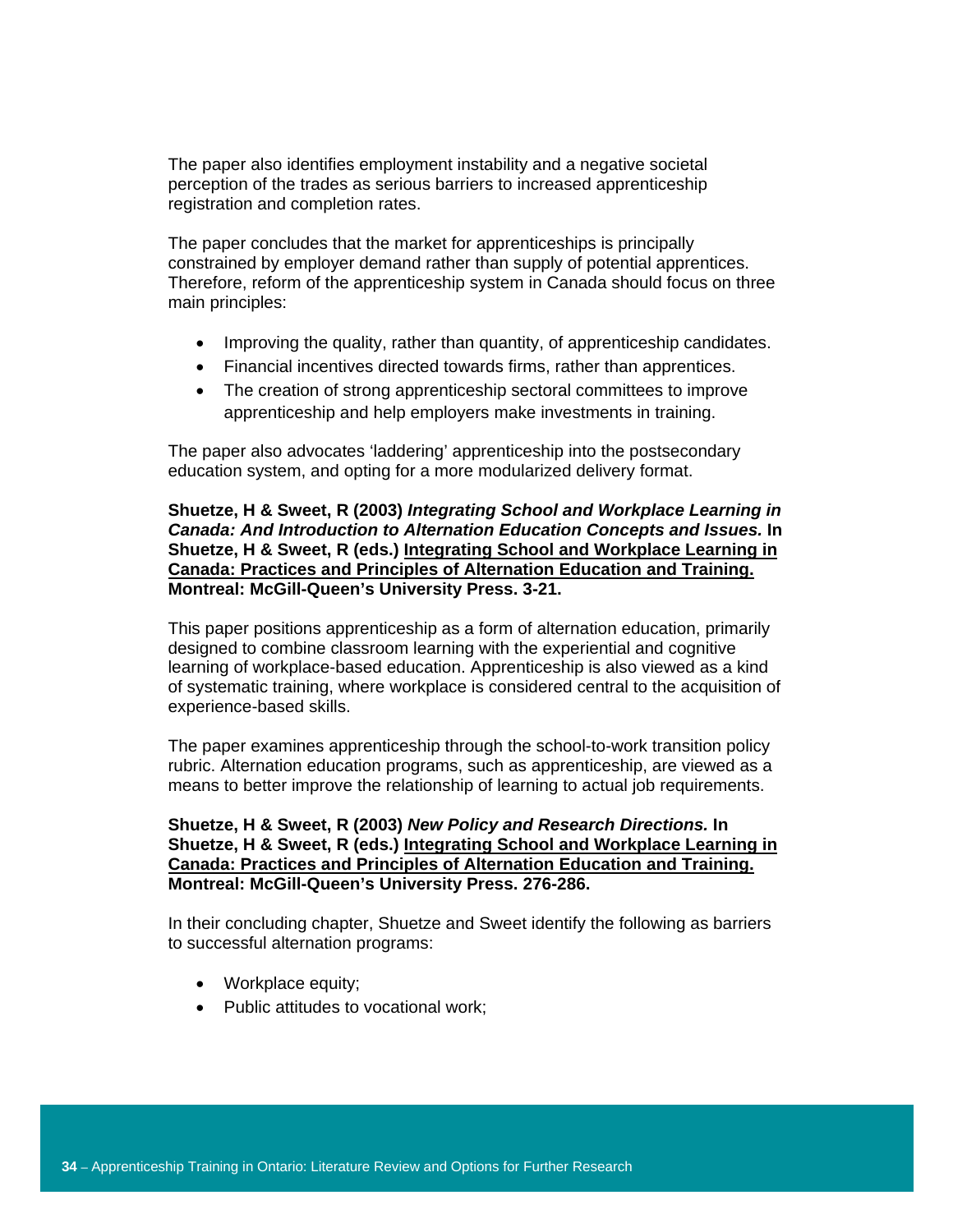- Employer attitudes to vocational work, specifically the view that it represents a cost and not a benefit; and
- A retreat of government from a supporting/co-ordinating role in alternation training.

The authors note that many Canadian jurisdictions, especially Alberta, are in the midst of transforming their apprenticeship systems. They conclude by calling for greater government support of alternation training, both in terms of playing a coordinating role among students, institutions, and employers, and providing financial support to participants and employers.

# **Shuetze, H (2003)** *Alternation Education and Training in Canada.* **In Shuetze, H & Sweet, R (eds.) Integrating School and Workplace Learning in Canada: Practices and Principles of Alternation Education and Training. Montreal: McGill-Queen's University Press. 64-92.**

Canada is in the midst of a transition to a reality where information and knowledge are the core parts of all economic activity. This poses unique challenges for the vocational training system. To respond, both school and workplace-based forms of alternation education need to integrate elements of each other in order to deliver results to Canadians. Ideally, apprenticeship represents this kind of work/school fusion.

There are three primary models of alternation training in Canada:

- *Secondary*
- *Post-Secondary*
- *Workplace*

The devaluing of apprenticeship and other forms of alternation training is in part due to their historic association with programs for 'at-risk' learners and low academic performers. This low standing is complicated by a lack of a 'tradition of social co-operation' between employers, unions, government and educational institutions necessary for a high-functioning vocational training system. This is partially due to the decentralized and adversarial state of industrial relations in Canada.

At present, the Canadian apprenticeship system is primarily a system for educating adult workers. It does not function significantly to increase the overall skill level of Canadians, nor as an effective school-to-work transition strategy.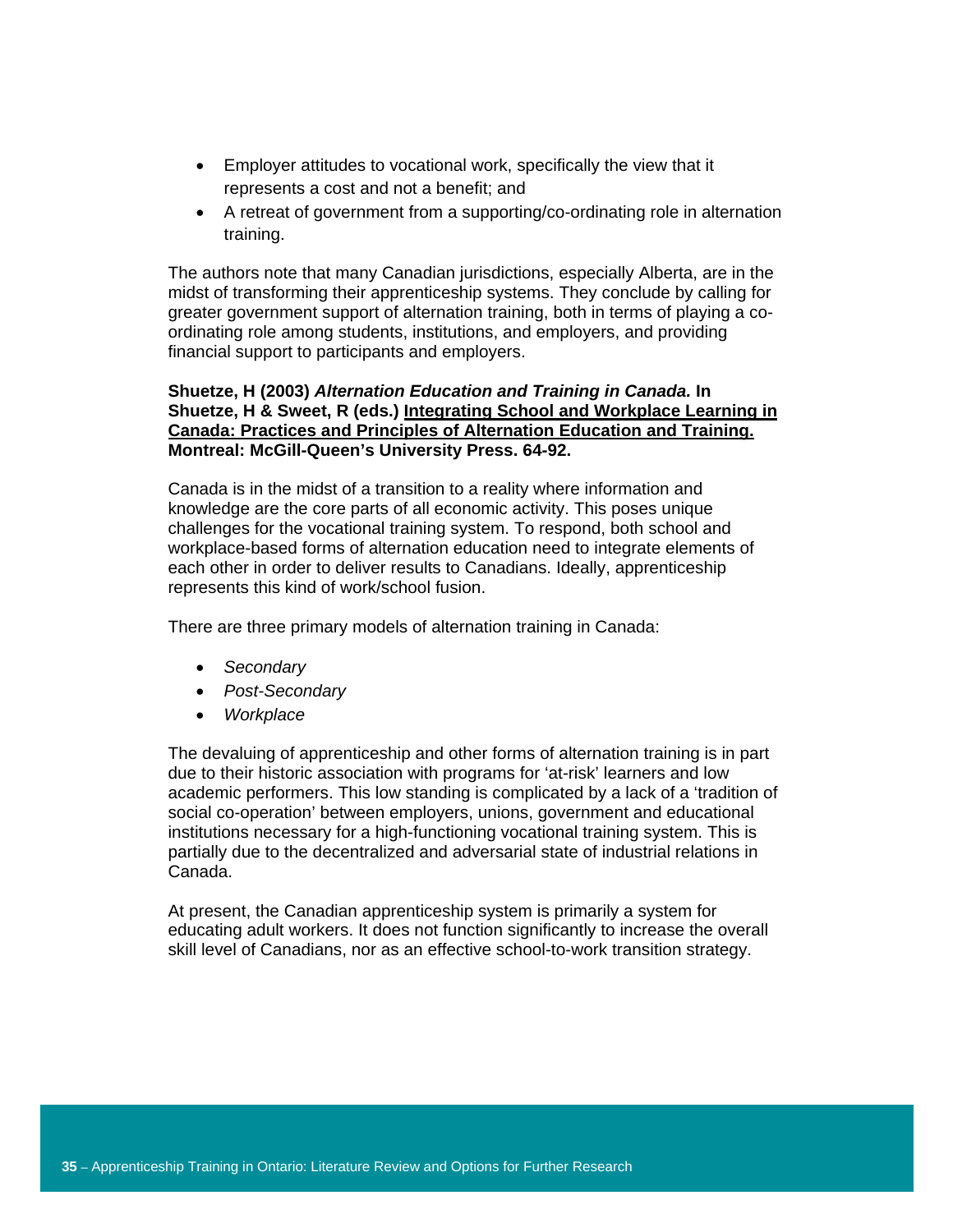## **Skof, K (2006)** *Trends in Registered Apprenticeship Training in Canada***. Ottawa: Statistics Canada. http://www.statcan.ca/english/freepub/81-004- XIE/2006002/reappr.htm**.

Using data from Statistics Canada's Registered Apprenticeship Information System (RAIS), Skof makes the following observations:

- The average age of apprentices increased from 29.4 in 1993 to 30.1 in 2003. However, this average masks several other interesting age-related trends, including the a nearly five-fold increase in the number off apprentices under 20, rising from 3,600 in 1993 to 15,500 in 2003.
- Apprenticeship registrations and completions are sensitive to business cycles, rising during time of economic growth and falling sharply during downturns and recessions.
- The number of apprenticeship completions has not kept pace with the growth in registrations, suggesting retention problems. In recent years, the number of completions has remained static.

## **Sweet, R (2003)** *Women and Apprenticeships: The Role of Personal Agency in Transition Success.* **In Shuetze, H & Sweet, R (eds.) Integrating School and Workplace Learning in Canada: Practices and Principles of Alternation Education and Training. Montreal: McGill-Queen's University Press. 260- 275.**

Sweet highlights the growing uncertainty in school-to-work transitions, increasing the importance of personal agency (seeking out relevant information, rational decision-making) in transition success. He also notes that women are consistently under-represented in apprenticeship training, despite increasing encouragement (financial support and bridging programs) for women to participate in trades. In fact, there has been no strong shift of women into vocational occupations relative to other labour areas.

Sweet's research suggests two conclusions:

- 1. Women are more sensitive to information that links their personal investment of time and money into apprenticeship training and potential labour market outcomes.
- 2. Due to workplace inequity, apprenticeship training confers no particular benefit to females.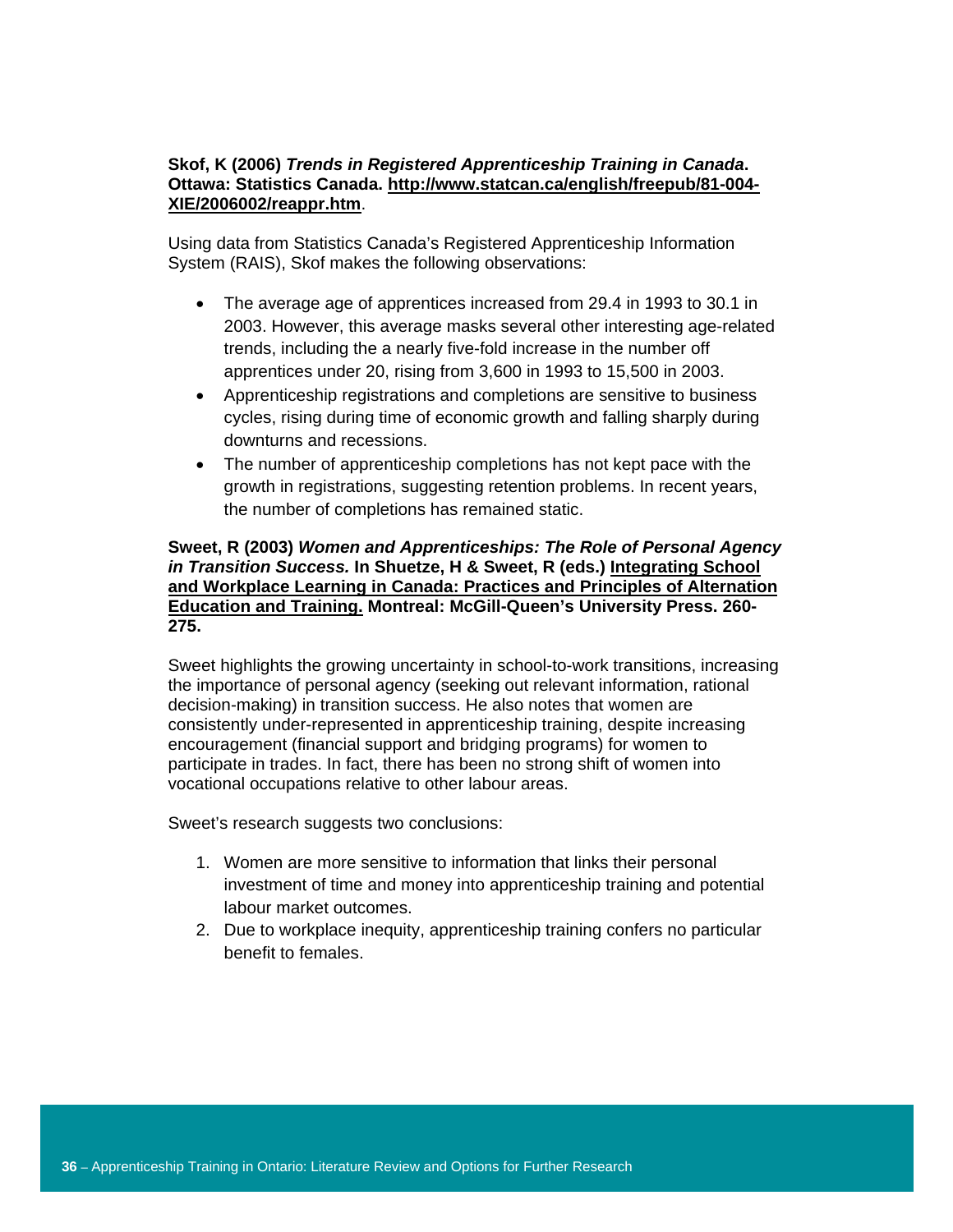## **Van Walraven, J (2005)** *An Inventory of Government Incentives For Employer-Sponsored Worker Training in Canada and the United States***. Ottawa: Human Resources and Skills Development Canada.**

This paper attempts to determine if the lower level of employer-sponsored training (including apprenticeship) in Canada relative to the United States is due to a weakness in government incentive programs. Overall, the study concludes that the difference in government support between the two jurisdictions is too small to explain the lesser amount of employer training conducted in Canada. Interestingly, the inventory finds that roughly 80 per cent of government incentives in Canada go towards apprenticeship training, despite the fact that apprenticeship accounts for a small proportion of the employer training undertaken in Canada and the United States.